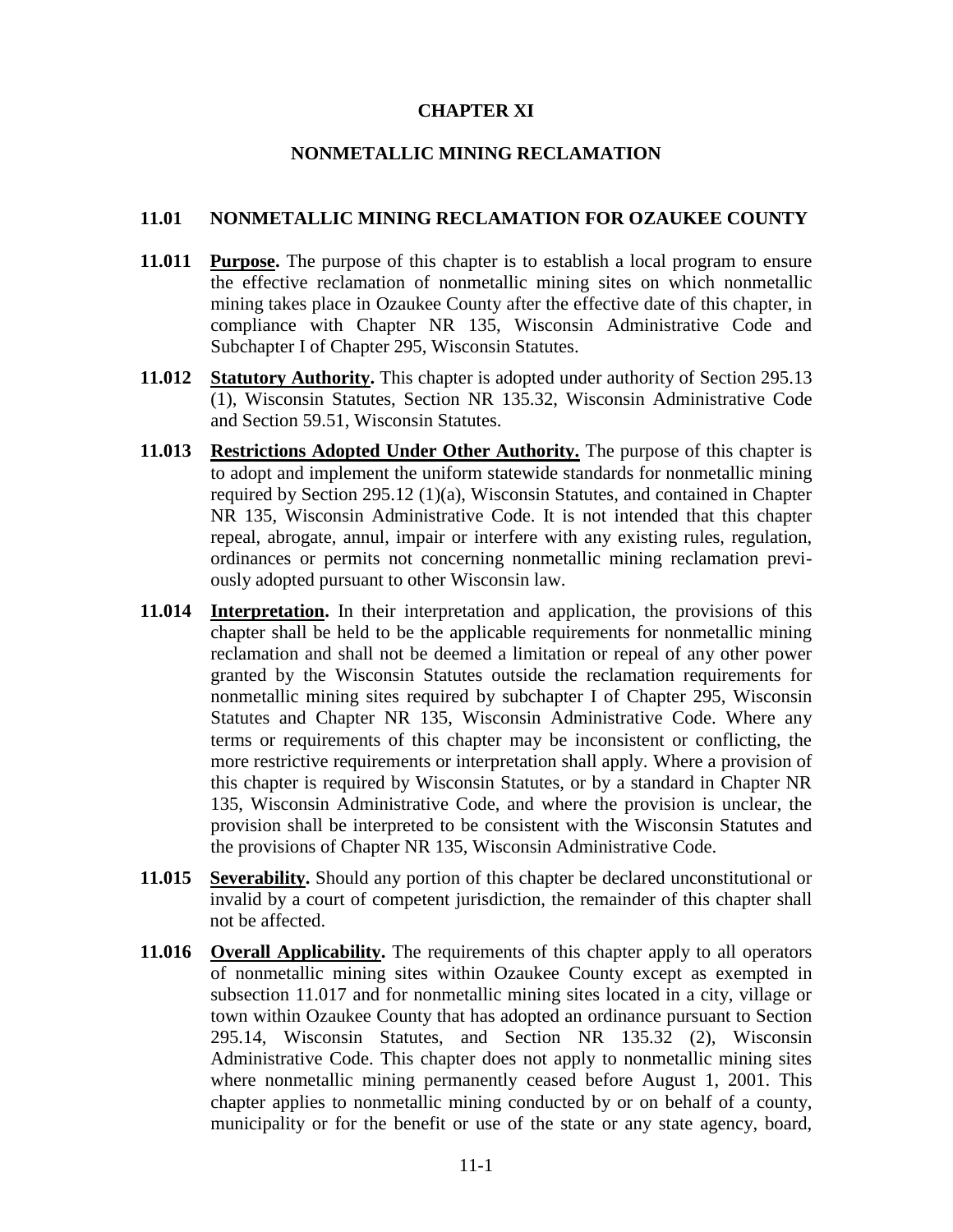commission or department, except for the waiver of financial assurance in subsection 11.054.

**11.017 Exemptions.** This chapter does not apply to the following activities:

(1) Nonmetallic mining at a site or that portion of a site that is subject to permit and reclamation requirements of the Wisconsin Department of Natural Resources under Sections 30.19, 30.195 or 30.20, Wisconsin Statutes, and complies with Chapter NR 340, Wisconsin Administrative Code.

(2) Excavations subject to the permit and reclamation requirements of Sections 30.30 or 30.31, Wisconsin Statutes,

(3) Excavations or grading by a person solely for domestic or farm use at that person's residence or farm.

(4) Excavations or grading conducted for the construction, reconstruction, maintenance or repair of a highway, railroad, airport facility, or any other transportation facility where the excavation or grading is entirely within the property boundaries of the transportation facility.

(5) Grading conducted for preparing a construction site or restoring land following a flood or natural disaster.

(6) Excavations for building construction purposes conducted on the building site.

(7) Nonmetallic mining at nonmetallic mining sites where less than one acre of total affected acreage occurs over the life of the mine.

(8) Any mining operation, the reclamation of which is required in a permit obtained under Chapter 293, Wisconsin Statutes,

(9) Any activities required to prepare, operate or close a solid waste disposal facility under Chapter 289, Wisconsin Statutes, or a hazardous waste disposal facility under Chapter 291, Wisconsin Statutes, that are conducted on the property where the facility is located, but an applicable nonmetallic mining

reclamation ordinance and the standards established in this chapter apply to activities related to solid waste or hazardous waste disposal that are conducted at a nonmetallic mining site that is not on the property where the solid waste or hazardous waste disposal facility is located, such as activities to obtain nonmetallic minerals to be used for lining, capping, covering or constructing berms, dikes or roads.

(10) (a) Nonmetallic mining conducted to obtain stone, soil, sand or gravel for construction, reconstruction, maintenance or repair of a highway, railroad, airport, or any other transportation facility or part thereof, if the nonmetallic mining is subject to the requirements of the Wisconsin Department of Transportation concerning the restoration of the nonmetallic mining site.

(b) This exemption only applies to a nonmetallic mining operation with limited purpose and duration where the Wisconsin Department of Transportation actively imposes reclamation requirements and the operator reclaims the nonmetallic mining site in accordance with these requirements The duration of the exemption shall be specific to the length of the Wisconsin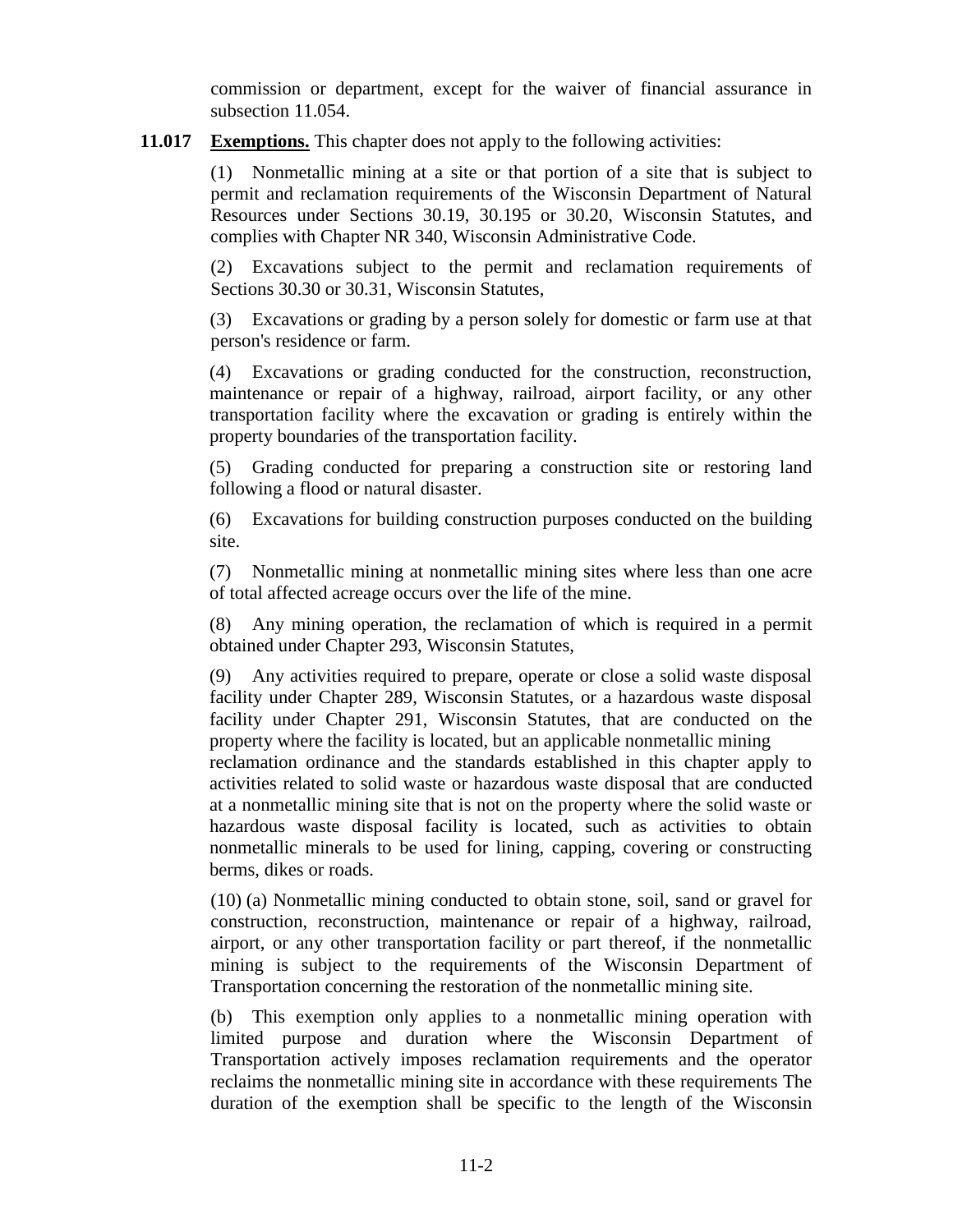Department of Transportation contract for construction of a specific transportation project.

(c) If a nonmetallic mining site covered under subsections (a) and (b) is used to concurrently supply materials for projects unrelated to the Wisconsin Department of Transportation project, the exemption in this paragraph still applies, provided that the site is fully reclaimed under Wisconsin Department of Transportation contract and supervision.

(11) Dredging for navigational purposes, to construct or maintain farm drainage ditches and for the remediation of environmental contamination and the disposal of spoils from these activities.

(12) Removal of material from the bed of Lake Michigan or Lake Superior by a public utility pursuant to a permit under Section 30.21, Wisconsin Statutes,

- **11.018 Administration.** The provisions of this chapter shall be administered by the Ozaukee County Department of Land and Water Management.
- **11.019 Effective Date.** The provisions of this chapter shall take effect on April 26, 2007.

# **11.020 Definitions**

(1) **"Alternative requirement"** means an alternative to the reclamation standards of this chapter provided through a written authorization granted by the County of Ozaukee pursuant to Section 11.09.

(2) **"Applicable reclamation ordinance"** means a nonmetallic mining reclamation ordinance, including this chapter, that applies to a particular nonmetallic mining site and complies with the requirements of this Chapter NR 135, Wisconsin Administrative Code and subchapter I of Chapter 295, Wisconsin Statutes, unless the Wisconsin Department of Natural Resources is the regulatory authority as defined in subsection (20) (b) 3. If the Wisconsin Department of Natural Resources is the regulatory authority, "applicable reclamation ordinance" means the relevant and applicable provisions of Chapter NR 135, Wisconsin Administrative Code.

(3) **"Borrow site"** means an area outside of a transportation project site from which stone, soil, sand or gravel is excavated for use at the project site, except the term does not include commercial sources.

(4) **"Contemporaneous reclamation"** means the sequential or progressive reclamation of portions of the nonmetallic mining site affected by mining operations that is performed in advance of final site reclamation, but which may or may not be final reclamation, performed to minimize the area exposed to erosion, at any one time, by nonmetallic mining activities.

(5) **"Department"** means the Wisconsin Department of Natural Resources

(6) **"Environmental pollution"** has the meaning in Section 295.11 (2), Wisconsin Statutes.

(7) **"Financial assurance"** means a commitment of funds or resources by an operator to a regulatory authority that satisfies the requirements in Section 11.05 and is sufficient to pay for reclamation activities required by this chapter.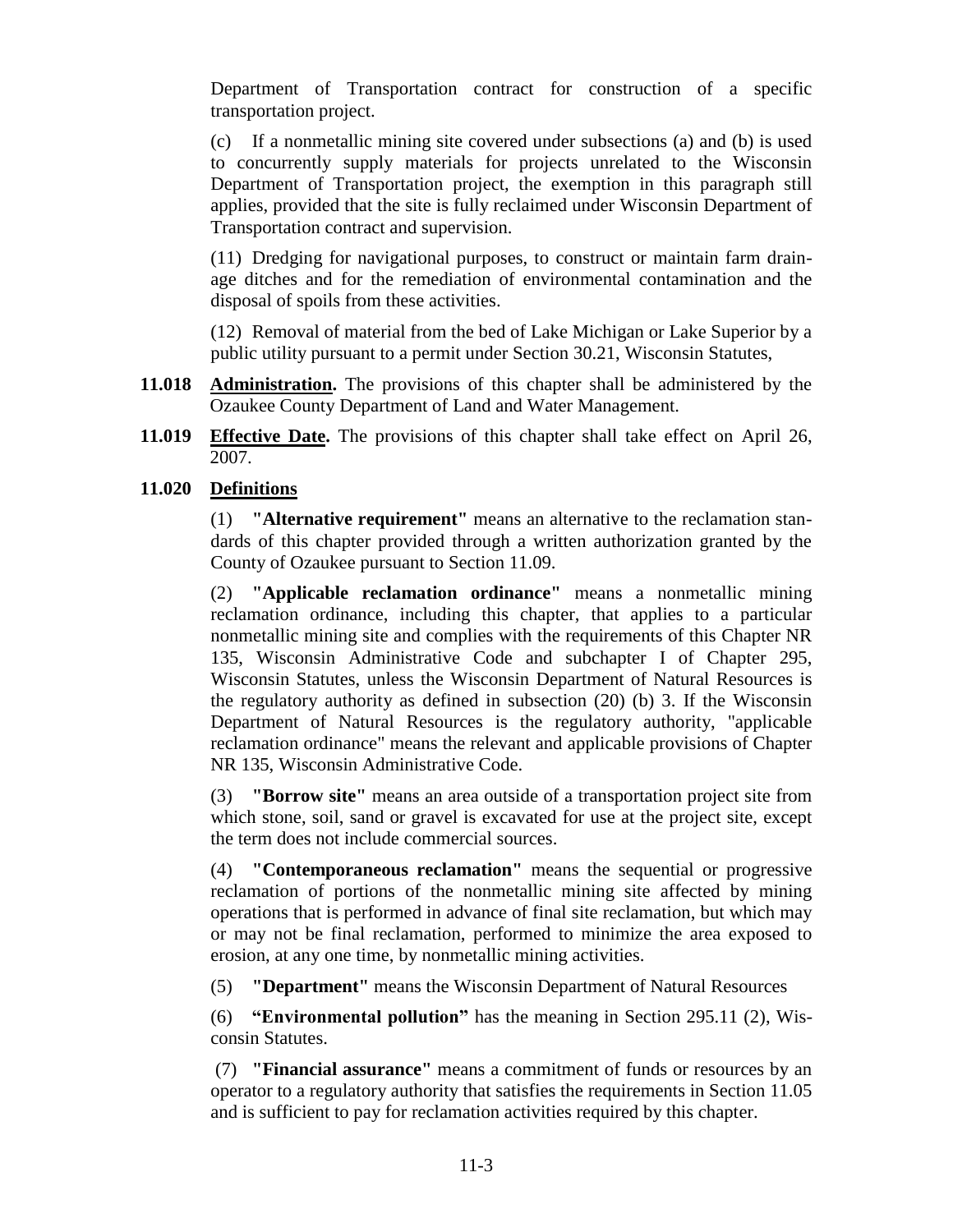(8) **"Highwall"** means a vertical or nearly vertical face in solid rock or a slope of consolidated or unconsolidated material that exceeds 3:1.

(9) **"Landowner"** means the person who has title to land in fee simple or who holds a land contract for the land. A landowner is not a person who owns nonmetallic mineral rights to land, if a different person possesses title to that land in fee simple or holds a land contract for that land.

(10) **"Licensed professional geologist"** means a person who is licensed as a professional geologist pursuant to Chapter 470, Wisconsin Statutes.

(11) **"Municipality"** means any city, town or village.

(12) **"Nonmetallic mineral"** means a product, commodity or material consisting principally of naturally occurring, organic or inorganic, nonmetallic, nonrenew- able material. Nonmetallic minerals include, but are not limited to, stone, sand, gravel, asbestos, beryl, diamond, clay, coal, feldspar, peat, talc and topsoil.

(13) **"Nonmetallic mining" or "mining"** means all of following:

(a) Operations or activities at a nonmetallic mining site for the extraction from the earth of mineral aggregates or nonmetallic minerals for sale or use by the operator. Nonmetallic mining includes use of mining equipment or techniques to remove materials from the in-place nonmetallic mineral deposit, including drilling and blasting, as well as associated activities such as excavation, grading and dredging. Nonmetallic mining does not include removal from the earth of products or commodities that contain only minor or incidental amounts of nonmetallic minerals, such as commercial sod, agricultural crops, ornamental or garden plants, forest products, Christmas trees or plant nursery stock.

(b) Processes carried out at a nonmetallic mining site that are related to the preparation or processing of the mineral aggregates or nonmetallic minerals obtained from the nonmetallic mining site. These processes include, but are not limited to stockpiling of materials, blending mineral aggregates or nonmetallic minerals with other mineral aggregates or nonmetallic minerals, blasting, grading, crushing, screening, scalping and dewatering.

(14) **"Nonmetallic mining reclamation" or "reclamation"** means the rehabilitation of a nonmetallic mining site to achieve a land use specified in a nonmetallic mining reclamation plan approved under this chapter, including removal or reuse of nonmetallic mining refuse, grading of the nonmetallic mining site, removal, storage and replacement of topsoil, stabilization of soil conditions, reestablishment of vegetative cover, control of surface water and groundwater, prevention of environmental pollution and if practicable the restoration of plant, fish and wildlife habitat.

(15) **"Nonmetallic mining refuse"** means waste soil, rock and mineral, as well as other natural site material resulting from nonmetallic mining. Nonmetallic mining refuse does not include marketable by-products resulting directly from or displaced by the nonmetallic mining that are scheduled to be removed from the nonmetallic mining site within a reasonable period of time after extraction.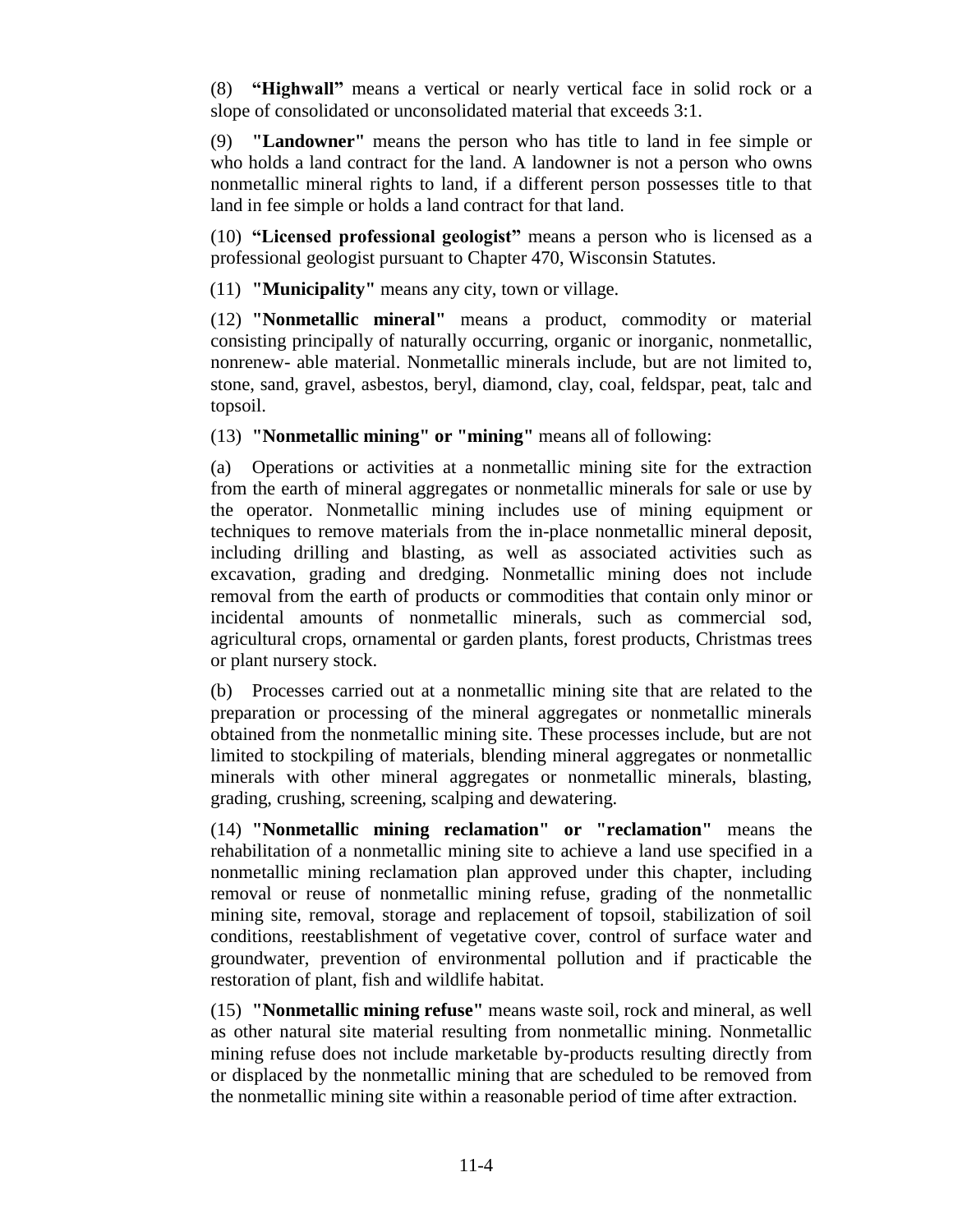(16) **"Nonmetallic mining site" or "site"** means all contiguous areas of present or proposed mining described in subparagraph (a), subject to the qualifications in subparagraph (b).

### (a) **Nonmetallic mining site means the following:**

1. The location where nonmetallic mining is proposed or conducted.

2. Storage and processing areas that are in or contiguous to areas excavated for nonmetallic mining.

3. Areas where nonmetallic mining refuse is deposited.

4. Areas affected by activities such as the construction or improvement of private roads or haulage ways for nonmetallic mining.

5. Areas where grading or regrading is necessary.

6. Areas where nonmetallic mining reclamation activities are carried out or structures needed for nonmetallic mining reclamation, such as topsoil stockpile areas, revegetation test plots, or channels for surface water diversion, are located.

### (b) **"Nonmetallic mine site" does not include any of the following areas:**

1. Those portions of sites listed in subparagraph (a) not used for nonmetallic mining or purposes related to nonmetallic mining after August 1, 2001.

2. Separate, previously mined areas that are not used for nonmetallic mineral extraction after August 1, 2001 and are not contiguous to mine sites, including separate areas that are connected to active mine sites by public or private roads.

3. Areas previously mined but used after August 1, 2001 for a nonmining activity, such as stockpiles of materials used for an industrial process unrelated to nonmetallic mining.

(17) **"Operator"** means any person who is engaged in, or who has applied for a permit to engage in, nonmetallic mining, whether individually, jointly or through subsidiaries, agents, employees, contractors or subcontractors.

(18) **"Person"** means an individual, owner, operator, corporation, limited liability company, partnership, association, county, municipality, interstate agency, state agency or federal agency.

(19) **"Registered professional engineer"** means a person who is registered as a professional engineer pursuant to Sections 443.04, Wisconsin Statutes,

(20) **"Regulatory authority"** means one the following:

1. The county in which the nonmetallic mining site is located, that has an applicable reclamation ordinance under s. 295.13, Wisconsin Statutes, except where a municipality has adopted an applicable reclamation ordinance pursuant to subparagraph 2.

2. The municipality in which the nonmetallic mining site is located and which has adopted an applicable reclamation ordinance under Section 295.14, Wisconsin Statutes.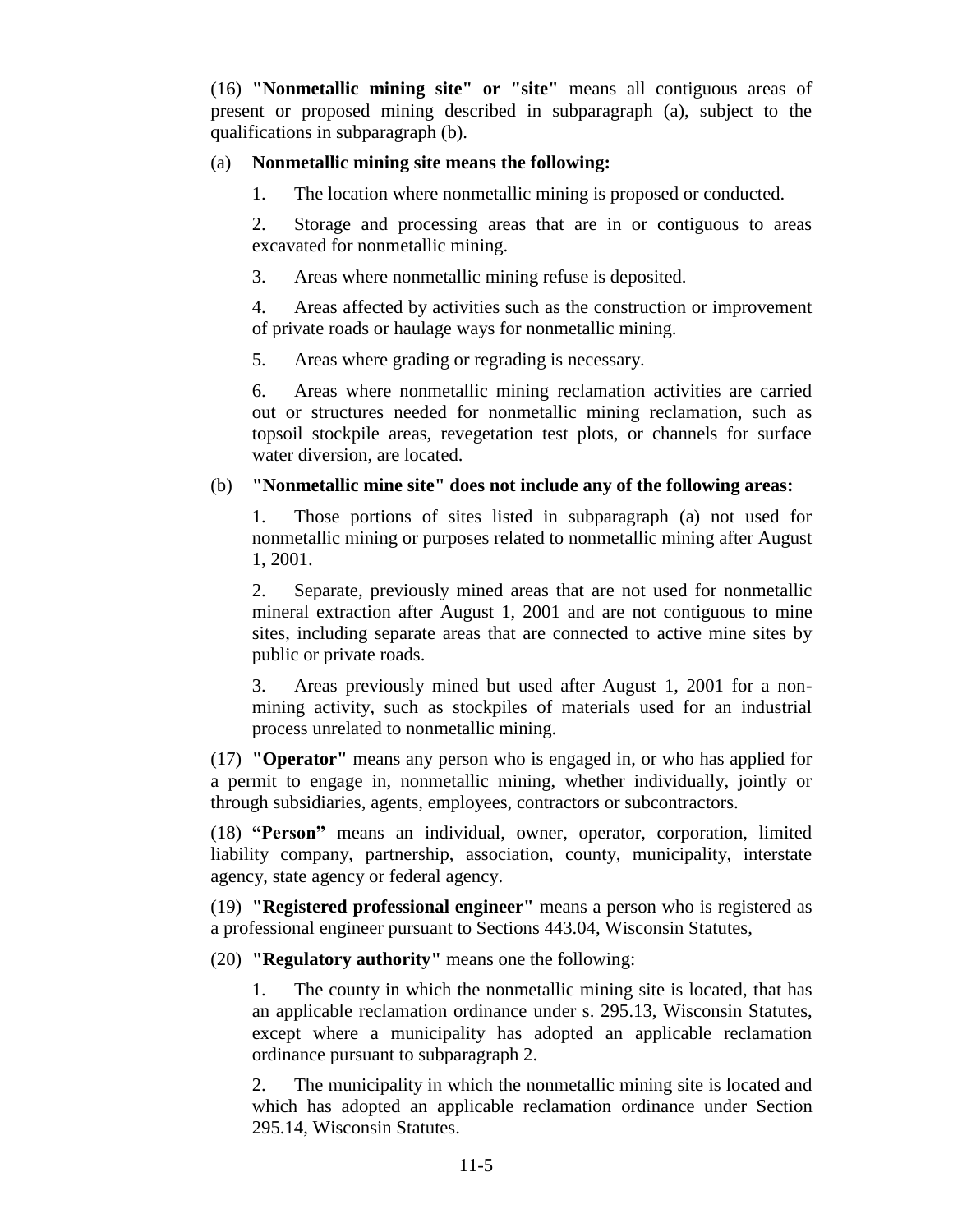3. The Wisconsin Department of Natural Resources, in cases where a county mining reclamation program is no longer in effect under Section 295.14 Wisconsin Statutes, but only if there is no applicable reclamation ordinance enacted by the municipality in which the nonmetallic mining site is located.

(21) **"Replacement of topsoil"** means the replacement or redistribution of topsoil or topsoil substitute material to all areas where topsoil was actually removed or affected by nonmetallic for the purposes of providing adequate vegetative cover and stabilization of soil conditions needed to achieve the approved post-mining land use and as required by the reclamation plan approved pursuant to this chapter.

(22) **"Solid waste"** means any garbage, refuse, sludge from a waste treatment plant, water supply treatment plant or air pollution control facility and other discarded or salvageable materials, including solid, liquid, semisolid or contained gaseous materials resulting from industrial, commercial, mining and agricultural operations, and from community activities, but does not include solids or dissolved material in domestic sewage, or solid or dissolved materials in irrigation return flows or industrial discharges which are point sources subject to permits under Chapter 283, Wisconsin Statutes, or source material, special nuclear material or by-product material, as defined in Section 254.31 (1), Wisconsin Statutes,

(23) **"Topsoil"** means the surface layer of soil which is generally more fertile than the underlying soil layers, which is the natural medium for plant growth and which can provide the plant growth, soil stability and other attributes necessary to meet the success standards approved in the reclamation plan.

(24) **"Topsoil substitute material"** means soil or other unconsolidated material either used alone or mixed with other beneficial materials and which can provide the plant growth, site stability and other attributes necessary to meet the success standards approved in the reclamation plan.

(25) (a) **"Unreclaimed acre" or "unreclaimed acres"** means those unreclaimed areas in which nonmetallic mining has occurred after August 1, 2001 and areas where nonmetallic mining reclamation has been completed but is not yet certified as reclaimed under subsection 11.203. However, the term does not include any areas described in subparagraph (b).

#### (b) **"Unreclaimed acre" or "unreclaimed acres" does not include:**

1. Those areas where reclamation has been completed and certified as reclaimed under subsection 11.203.

2. Those areas previously affected by nonmetallic mining but which are not used for nonmetallic mining after August 1, 2001.

3. Those portions of nonmetallic mining sites which are included in a nonmetallic mining reclamation plan approved pursuant to this chapter but are not yet affected by nonmetallic mining.

4. Areas previously mined but used after August 1, 2001 for a nonmining activity, such as stockpiling of materials used for an industrial activity such as an asphalt plant, concrete batch plant, block and tile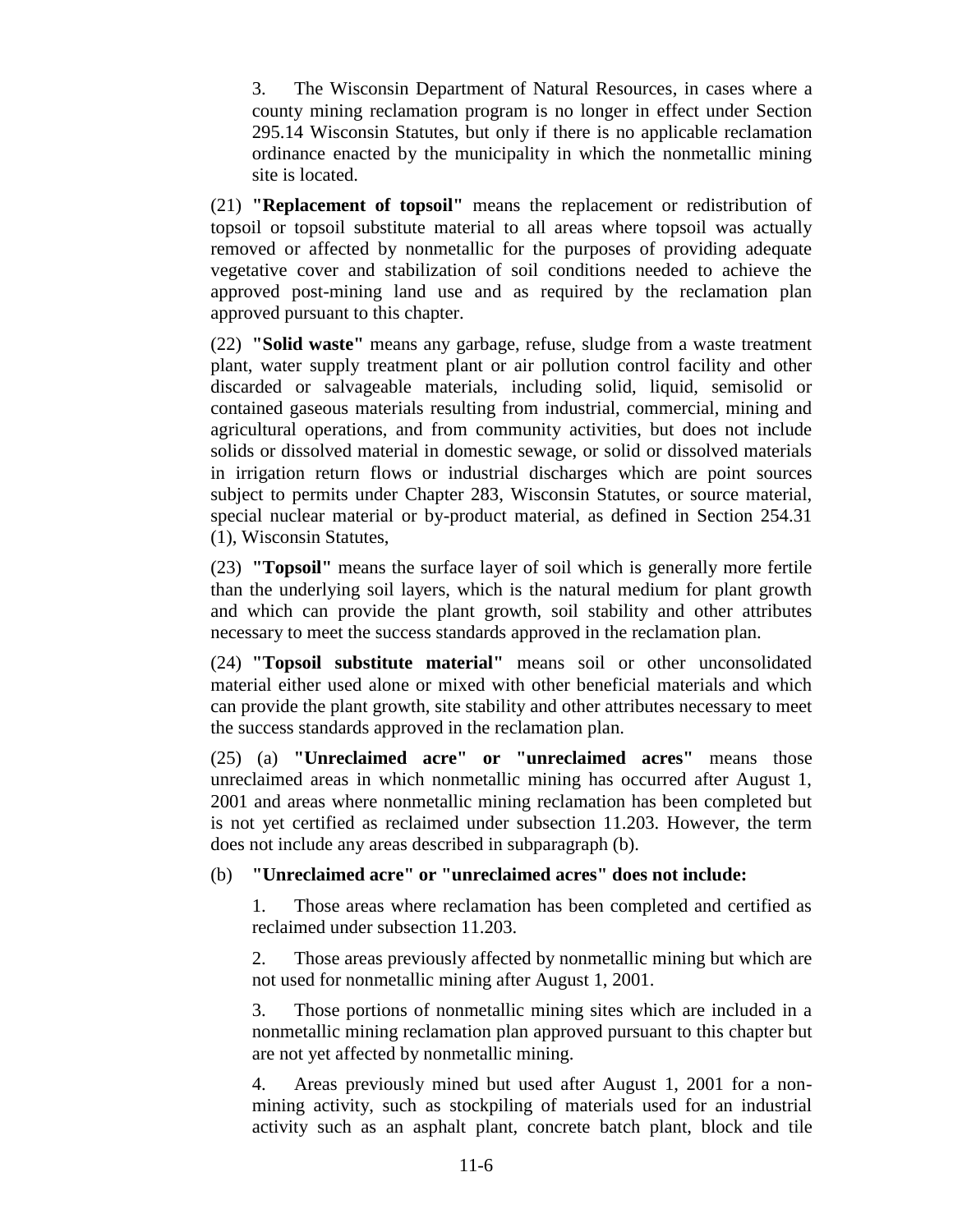operation or other industry that uses products produced from nonmetallic mining.

5. For purposes of fees under Section 11.18, those areas within a nonmetallic mining site which the County of Ozaukee has determined to have been successfully reclaimed on an interim basis in accordance with subsection 11.203.

**11.021 Standards.** All nonmetallic mining sites subject to this chapter shall be reclaimed in conformance with the standards contained below.

### **(1) General Standards**.

(a) Refuse and Other Solid Wastes. Nonmetallic mining refuse shall be reused in accordance with a reclamation plan. Other solid wastes shall be disposed of in accordance with applicable rules of the Wisconsin Department of Natural Resources adopted pursuant to Chapters 289 and 291, Wisconsin Statutes,

(b) Area Disturbed and Contemporaneous Reclamation. Nonmetallic mining reclamation shall be conducted, to the extent practicable, to minimize the area disturbed by nonmetallic mining and to provide for nonmetallic mining reclamation of portions of the nonmetallic mining site while nonmetallic mining continues on other portions of the nonmetallic mining site.

(c) Public Health, Safety and Welfare. All nonmetallic mining sites shall be reclaimed in a manner so as to comply with federal, state and local regulations governing public health, safety and welfare.

(d) Habitat Restoration. When the land use required by the reclamation plan approved pursuant to this chapter requires plant, fish or wildlife habitat, it shall be restored, to the extent practicable, to a condition at least as suitable as that, which existed before the lands were affected by nonmetallic mining operations.

(e) Compliance with Environmental Regulations reclamation of nonmetallic mining sites shall comply with any other applicable federal, state and local laws including those related to environmental protection, zoning and land use control.

**(2) Surface Water and Wetlands Protection**. Nonmetallic mining reclamation shall be conducted and completed in a manner that assures compliance with the Wisconsin Department of Natural Resources' water quality standards for surface waters and wetlands contained in Chapters NR 102 to NR 105, Wisconsin Administrative Code. Before disturbing the surface of a nonmetallic mining site and removing topsoil, all necessary measures for diversion and drainage of runoff from the site to prevent pollution of waters of the state shall be installed in accordance with the reclamation plans approved pursuant to this chapter. Diverted or channelized runoff resulting from reclamation may not adversely affect neighboring properties.

## **(3) Groundwater Protection**.

(a) Groundwater Quantity. A nonmetallic mining site shall be reclaimed in a manner that does not cause a permanent lowering of the water table that results in adverse effects on surface waters or a significant reduction in the quantity of groundwater reasonably available for future users of groundwater.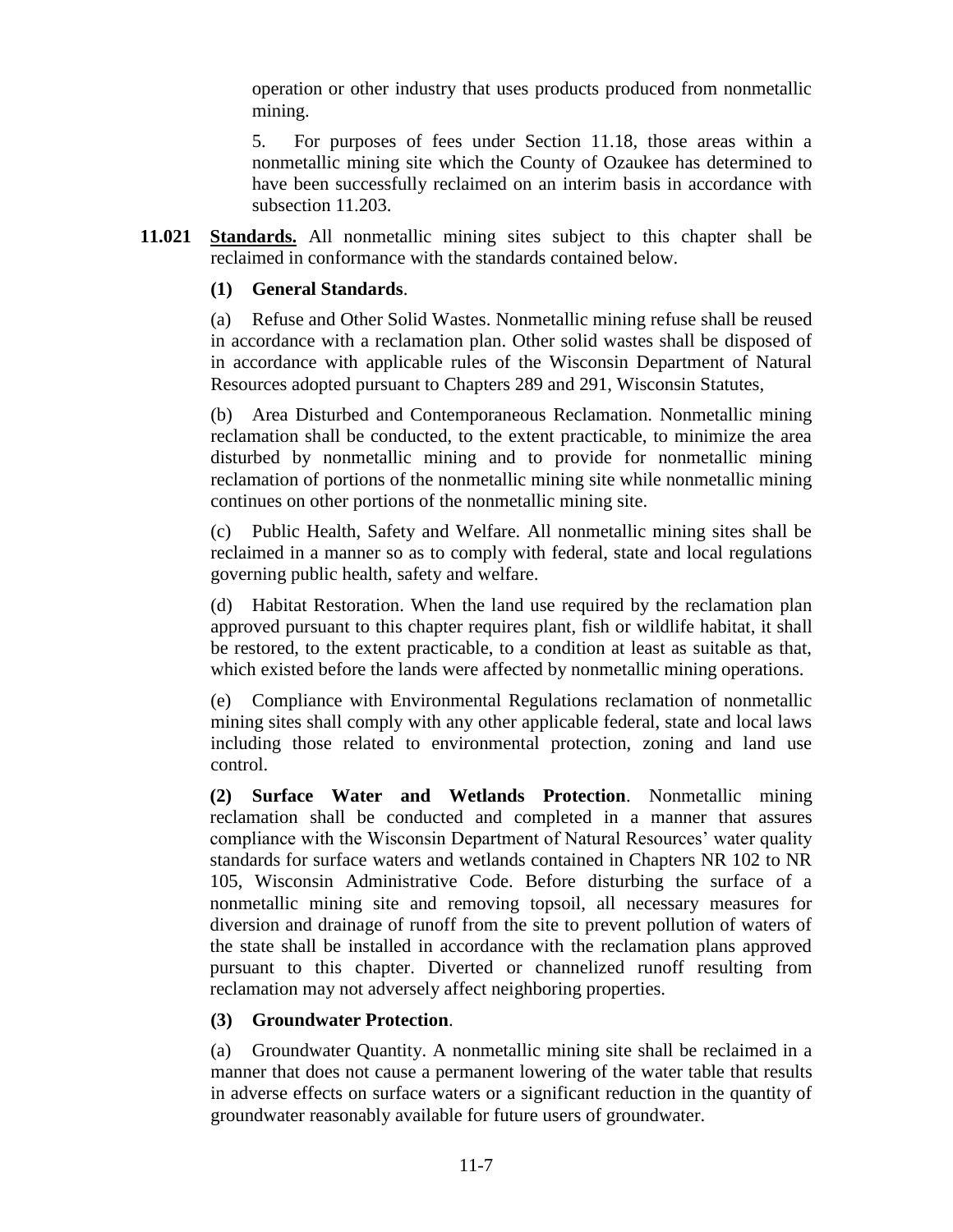(b) Groundwater Quality. Nonmetallic mining reclamation shall be conducted in a manner which does not cause groundwater quality standards in Chapter NR 140, Wisconsin Administrative Code to be exceeded at a point of standards application defined in that chapter.

### **(4) Topsoil Management**.

(a) Removal. Topsoil and topsoil substitute material shall be removed, protected and redistributed to support reclamation and site stabilization. Topsoil and topsoil substitute material shall be managed provided as specified in the reclamation plan approved pursuant to this chapter in order to achieve reclamation to the approved post-mining land use. Topsoil Removal of on-site topsoil and topsoil substitute material removal, when specified in the reclamation plan, shall be performed, as required by the reclamation plan, prior to any mining activity associated with any specific phase of the mining operation.

(b) Volume. The operator shall obtain the volume of soil required to perform final reclamation by removal of on-site topsoil or topsoil substitute material or by obtaining topsoil or substitute material as needed to make up the volume of topsoil as specified in the reclamation plan approved pursuant to this chapter.

(c) Storage. Once removed, topsoil or topsoil substitute material shall, as required by the reclamation plan approved pursuant to this chapter, either be used in contemporaneous reclamation or stored in an environmentally acceptable manner. The location of stockpiled topsoil or topsoil substitute material shall be chosen to protect the material from erosion or further disturbance or contamination. Runoff water shall be diverted around all locations in which topsoil or topsoil substitute material is stockpiled.

## **(5) Final Grading and Slopes**.

(a) All areas affected by mining shall be addressed in the approved reclamation plan, pursuant to Section 13 to provide that a stable and safe condition consistent with the post-mining land use is achieved. The reclamation plan may designate highwalls or other unmined and undisturbed natural solid bedrock as stable and safe and not in need of reclamation or designate other areas affected by mining including slopes comprised of unconsolidated materials that exceed a 3:1 slope, whether or not graded, as stable and safe. For slopes designated as stable under this subsection, the regulatory authority may require that either: a site-specific engineering analysis be performed by a registered professional engineer to demonstrate that an acceptable slope stability factor is attainable at a steeper slope, or the operator perform a field test plot demonstration to demonstrate that a stable and safe condition will be achieved and that the post-mining land use specified in the reclamation plan will not be adversely affected.

(b) Final reclaimed slopes covered by topsoil or topsoil substitute material may not be steeper than a 3:1 horizontal to vertical incline, unless found acceptable through one or more the following: alternative requirements are approved under Section 11.09, and steeper slopes are shown to be stable through a field plot demonstration approved as part of an approved reclamation plan; or stable slopes can be demonstrated based on site-specific engineering analysis performed by a registered professional engineer. All areas in the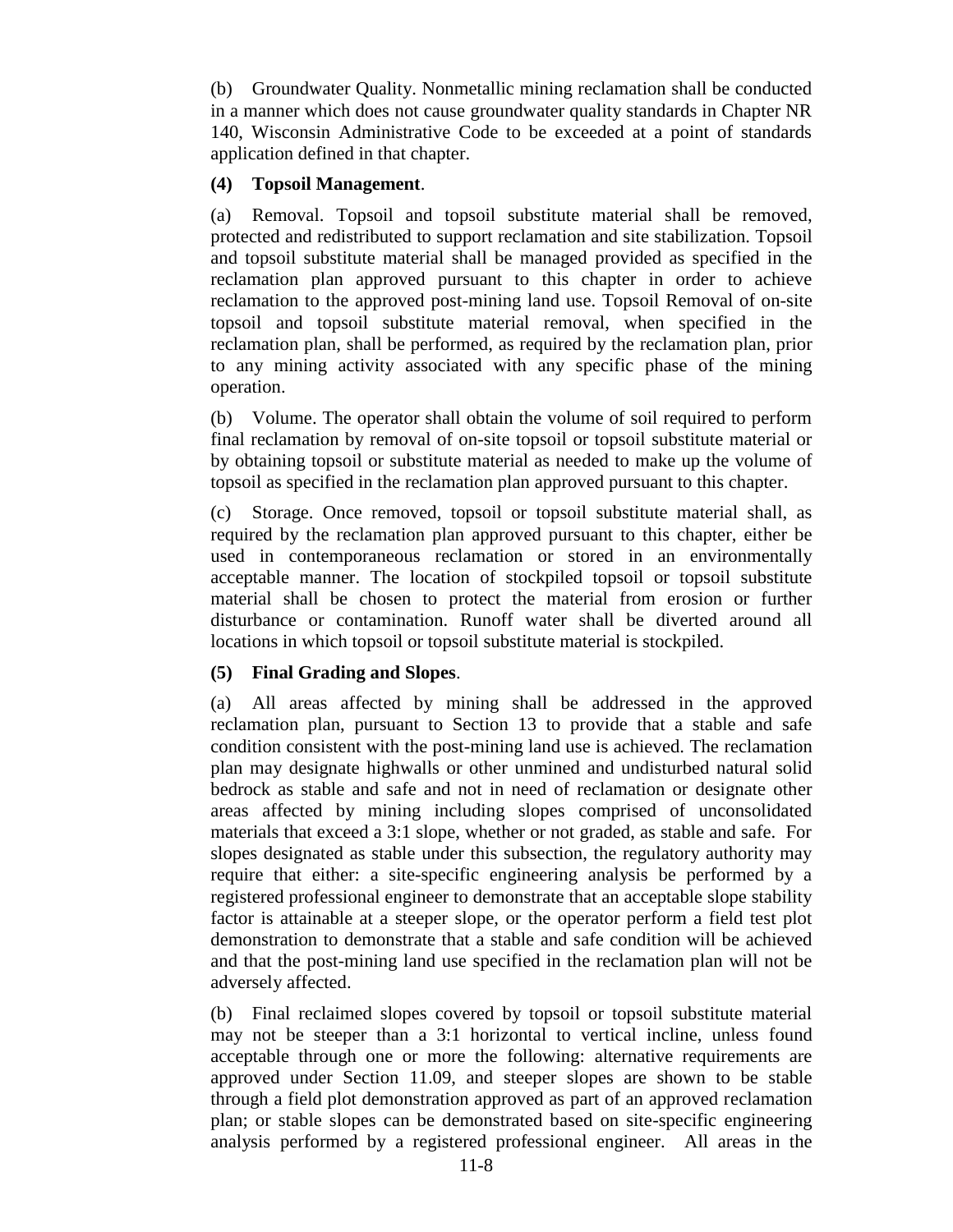nonmetallic mine site where topsoil or topsoil substitute material is to be reapplied shall be graded or otherwise prepared prior to topsoil or topsoil substitute material redistribution to provide the optimum adherence between the topsoil or topsoil substitute material and the underlying material.

(c) When the approved post-mining land use includes a body of water, the approved final grade at the edge of a body of water shall extend vertically 6 feet below the lowest seasonal water level. A slope no steeper than 3:1 shall be created at a designated location or locations, depending on the size of the water body to allow for a safe exit.

**(6) Topsoil Redistribution for Reclamation**. Topsoil or topsoil substitute material shall be redistributed in accordance with the reclamation plan approved pursuant to this chapter in a manner, which, minimizes compaction and prevents erosion. Topsoil or topsoil substitute material shall be uniformly redistributed except where uniform redistribution is undesirable or impractical. Topsoil or topsoil substitute material redistribution may not be performed during or immediately after a precipitation event until the soils have sufficiently dried.

**(7) Revegetation and Site Stabilization**. Except for permanent roads or similar surfaces identified in the reclamation plan approved pursuant to this chapter, all surfaces affected by nonmetallic mining shall be reclaimed and stabilized by revegetation or other means. Revegetation and site stabilization shall be in accordance with the approved reclamation plan and shall be performed as soon as practicable after mining activity has permanently ceased in any part of the mine site.

### **(8) Assessing Completion of Successful reclamation**.

(a) The criteria for assessing when reclamation is complete and, therefore, when the financial assurance may be released shall be specified in the reclamation plan approved pursuant to this chapter. Criteria to evaluate reclamation success shall be quantifiable.

(b) Compliance with the revegetation success standards in the approved reclamation plan shall be determined by:

1. On-site inspections by the Ozaukee County Department of Land and Water Management or its agent;

2. Reports presenting results obtained during reclamation evaluations including summarized data on revegetation, photo documentation or other evidence that the criteria approved in the reclamation plan to ascertain success have been met; or

3. A combination of inspections and reports.

(c) In those cases where the post mining land use specified in the reclamation plan requires a return of the mining site to a pre-mining condition, the operator shall obtain baseline data on the existing plant community for use in the evaluation of reclamation success pursuant to this section.

- (d) Revegetation success may be determined by:
	- 1. Comparison to an appropriate reference area;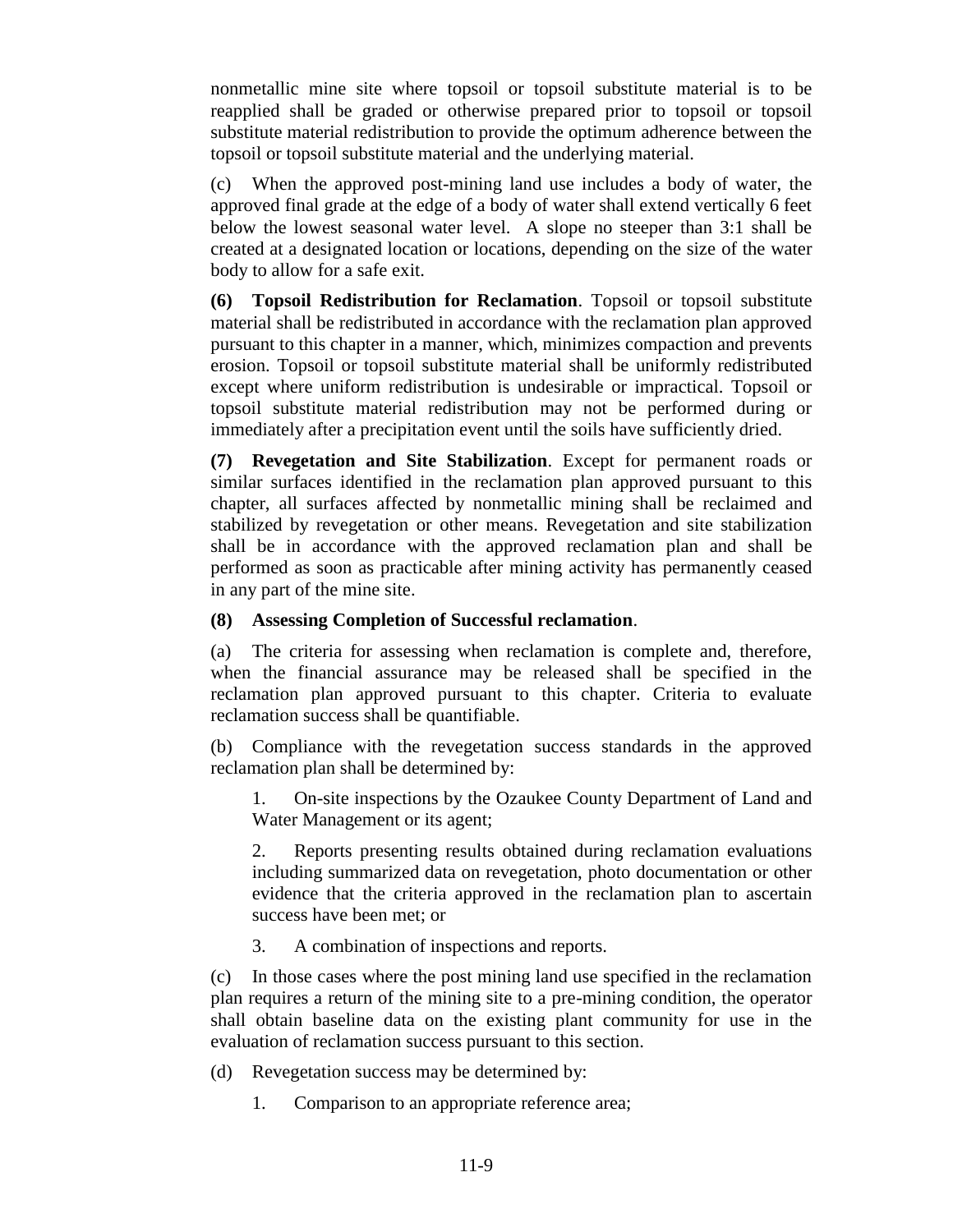2. Comparison to baseline data acquired at the mining site prior to its being affected by mining; or

- 3. Comparison to an approved alternate technical standard.
- (e) Revegetation using a variety of plants indigenous to the area is favored.

**(9) Intermittent Mining**. Intermittent mining may be conducted provided that the possibility of intermittent cessation of operations is addressed in an operator's reclamation permit, no environmental pollution or erosion of sediments is occurring, and financial assurance for reclamation pursuant to Section 11.05 is maintained covering all remaining portions of the site that have been affected by nonmetallic mining and that have not been reclaimed.

**(10) Maintenance.** During the period of the site reclamation, after the operator has stated that reclamation is complete but prior to release of financial assurance, the operator shall perform any maintenance necessary to prevent erosion, sedimentation or environmental pollution, comply with the standards of this subchapter, or to meet the goals specified in the reclamation plan approved pursuant to this chapter.

# **11.03 PERMITS**

- **11.031 Nonmetallic Mining Reclamation Permit Application Required.** No person may engage in nonmetallic mining or in nonmetallic mining reclamation without possessing a nonmetallic mining reclamation permit issued pursuant to the applicable reclamation ordinance unless the activity is specifically exempted in subchapters 11.016, 11.017 or 11.020(16)(b).
- **11.032 Required Submittal.** All operators of nonmetallic mining sites shall apply for a reclamation permit from Ozaukee County. All applications for reclamation permits under this section shall be accompanied by the following information:

(1) A brief description of the general location and nature of the nonmetallic mine.

(2) A legal description of the property on which the nonmetallic mine is located or proposed, including the parcel identification number.

(3) The names, addresses and telephone numbers of all persons or organizations who are owners or lessors of the property on which the nonmetallic mining site is located.

(4) The name, address and telephone number of the person or organization who is the operator.

(5) A certification by the operator of his or her intent to comply with the statewide nonmetallic mining reclamation standards established by Subsection 11.021*.* 

**11.034 Reclamation Permit Application Contents.** The operator of any nonmetallic mine site shall submit an application that meets the requirements specified below to the Ozaukee County Department of Land and Water Management located at Administration Center, P.O. Box 994, 121 West Main Street, Port Washington, Wisconsin 53074-0994 prior to beginning operations.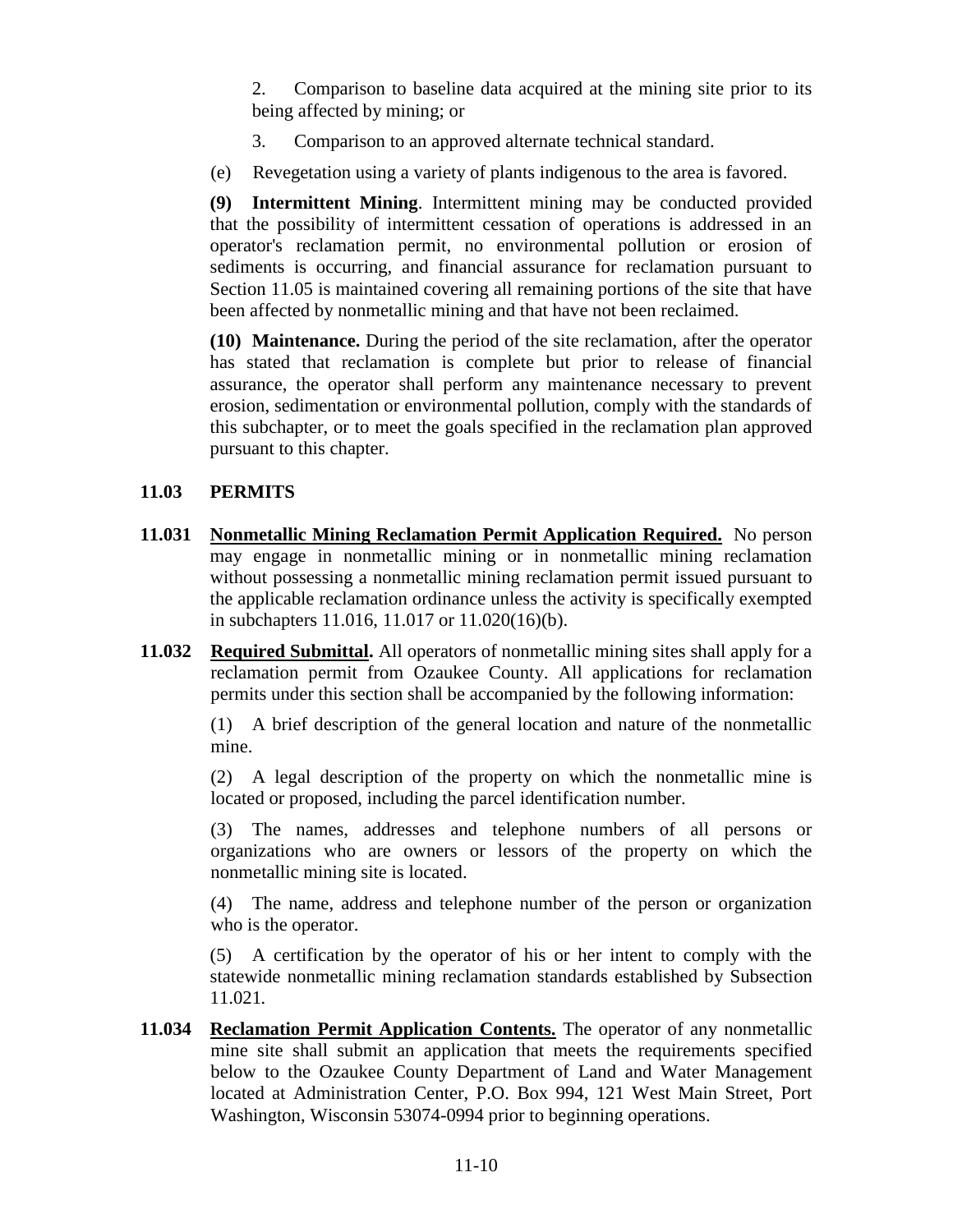- (1) The information required by subsection 11.032.
- (2) The plan review and annual fees required by Sections 11.17 and 11.18.
- (3) A reclamation plan conforming to Section 11.04.

(4) A certification that the operator will provide, as a condition of the reclamation permit, provide financial assurance as required by Section 11.05 upon granting of the reclamation permit and before mining begins.

To avoid duplication, the permit application and submittals required under this subsection may, by reference, incorporate existing plans or materials that meet the requirements of this chapter.

### **11.04 RECLAMATION PLAN**

**11.041 Reclamation Plan Required** (1) All operators who conduct or plan to conduct nonmetallic mining shall submit to Ozaukee County a reclamation plan that meets all of the following requirements and complies with the reclamation standards of Subsection 11.021.

> **(2) Post-Mining Land Use.** The reclamation plan shall include information sufficient to describe the existing natural and physical conditions of the site, including, but not limited to:

> (a) Maps of the nonmetallic mining site including the general location, property boundaries, the areal extent, geologic composition and depth of the nonmetallic mineral deposit, the distribution, thickness and type of topsoil, the location of surface waters and the existing drainage patterns, the approximate elevation of ground water, as determined by existing hydrogeologic information. In specific instances where the existing hydrogeologic information is insufficient for purposes of the reclamation plan, the applicant may supplement the information with the opinion of a licensed professional geologist or hydrologist.

> (b) Topsoil or topsoil substitute material, if required to support revegetation needed for reclaiming the site to approved post-mining land use, can be identified from using Ozaukee County soil surveys or other available information, including that obtained from a soil scientist or the University of Wisconsin soil science extension agent or other available information resources.

> (c) Information available to the mine operator on biological resources, plant communities, and wildlife use at and adjacent to the proposed or operating mine site.

> (d) Existing topography as shown on contour maps of the site at 2-foot contour intervals.

(e) Location of manmade features on or near the site.

(f) For proposed nonmetallic mining sites that include previously mined areas, a plan view drawing showing the location and extent of land previously affected by nonmetallic mining, including the location of stockpiles, wash ponds and sediment basins.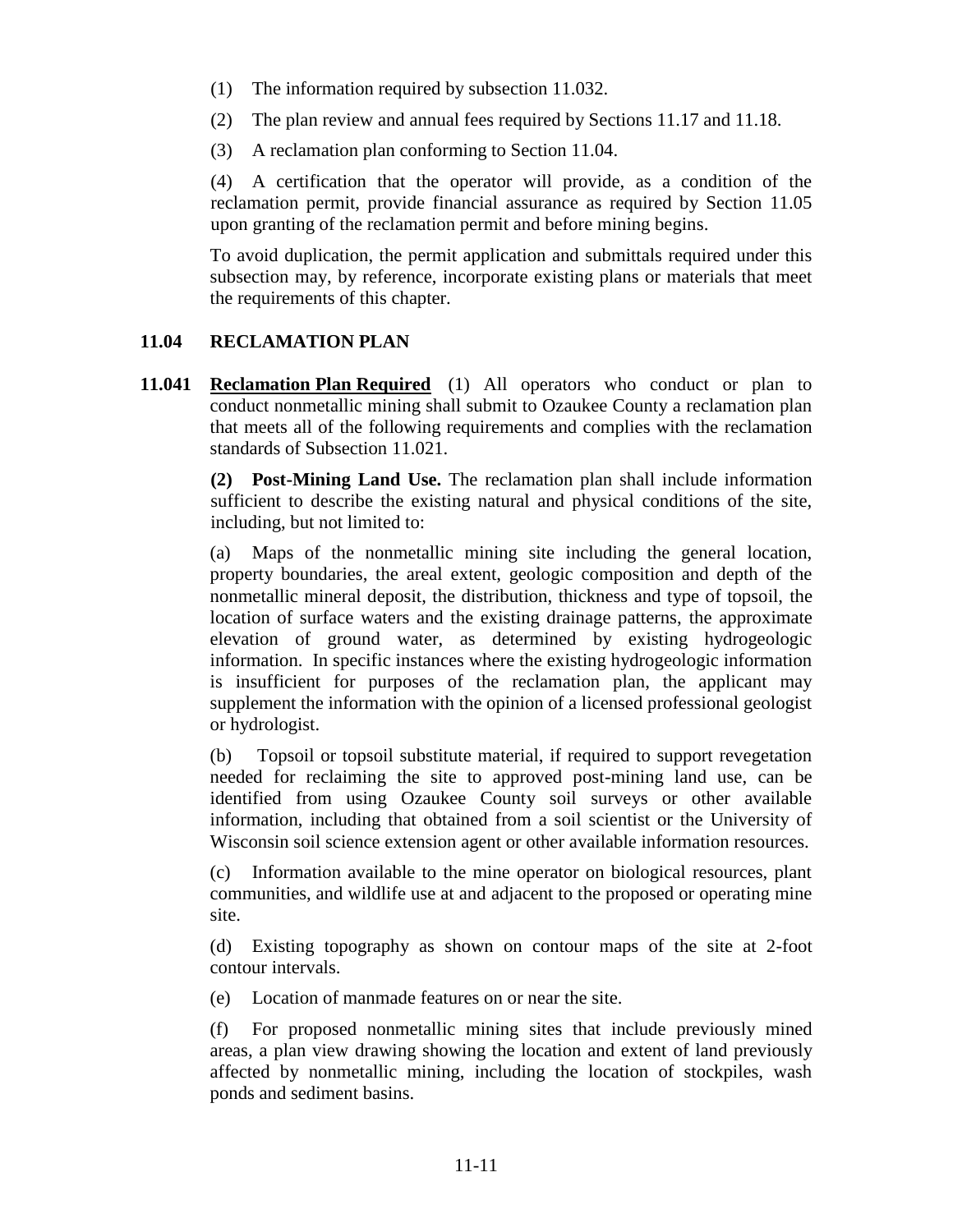### **(3) Post-Mining Land Use.**

(a) The reclamation plan shall specify a proposed post-mining land use for the nonmetallic mine site. The proposed post-mining land use shall be consistent with local land use plans and local zoning at the time the plan is submitted, unless a change to the land use plan or zoning is proposed. The proposed postmining land use shall also be consistent with all applicable local, state, or federal laws in effect at the time the plan is submitted.

(b) Land used for nonmetallic mineral extraction in areas zoned under an exclusive agricultural use ordinance pursuant to Section 91.75, Wisconsin Statutes, shall be restored to agricultural use.

**(4) Reclamation Measures**. The reclamation plan shall include a description of the proposed reclamation, including methods and procedures to be used and a proposed schedule and sequence for the completion of reclamation activities for various stages of reclamation of the nonmetallic mining site. The following shall be included:

(a) A description of the proposed earthwork and reclamation, including final slope angles, high wall reduction, benching, terracing and other structural slope stabilization measures and if necessary a site-specific engineering analysis performed by a registered professional engineer as provided by subs.  $11.021(5)$ (a) or (b).

(b) The methods of topsoil or topsoil substitute material removal, storage, stabilization and conservation that will be used during reclamation.

(c) A plan or map, which shows anticipated topography of the reclaimed site and any water impoundments or artificial lakes needed to support the anticipated future land use of the site.

(d) A plan or map which shows surface structures, roads and related facilities after the cessation of mining.

(e) The estimated cost of reclamation for each stage of the project or the entire site if reclamation staging is not planned.

(f) A revegetation plan, which shall include timing and methods of seed bed preparation, rates and kinds of soil amendments, seed application timing, methods and rates, mulching, netting and any other techniques needed to accomplish soil and slope stabilization.

(g) Quantifiable standards for revegetation adequate to show that a sustainable stand of vegetation has been established which will support the approved postmining land use. Standards for revegetation may be based on the percent vegetative cover, productivity, plant density, diversity or other applicable measures.

(h) A plan and, if necessary, a narrative showing erosion control measures to be employed during reclamation activities. These shall address how reclamation activities will be conducted to minimize erosion and pollution of surface and groundwater.

(i) A description of any areas which will be reclaimed on an interim basis sufficient to qualify for the waiver of fees pursuant to subsections 11.202 and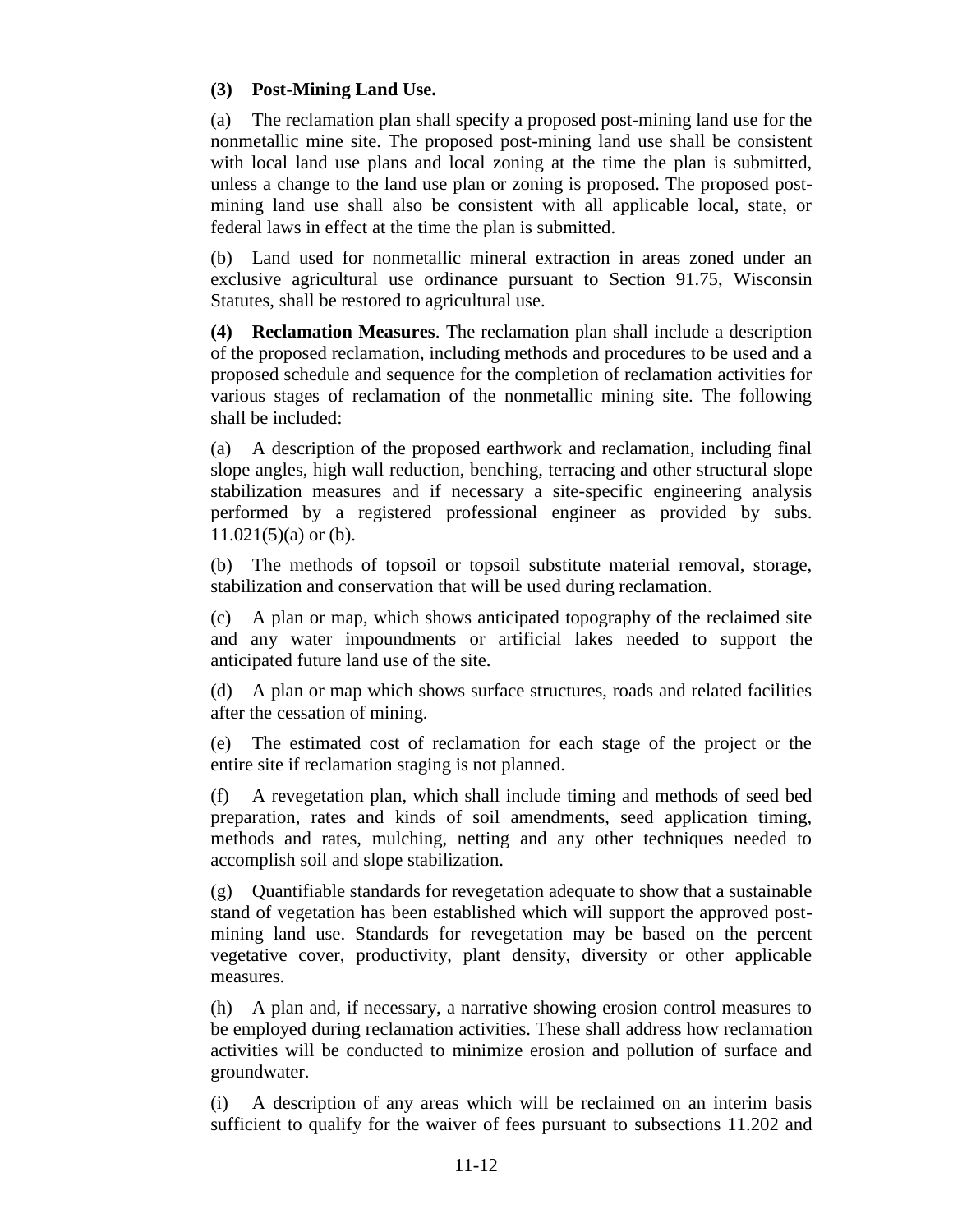11.204, and which will be subsequently disturbed prior to final reclamation. Descriptions shall include an identification of the proposed areas involved, methods of reclamation to comply with the standards in Subsection 11.021 and timing of interim and final reclamation.

(j) A description of how the reclamation plan addresses the long-term safety of the reclaimed mining site. The description shall include a discussion of sitespecific safety measures to be implemented at the site and include measures that address public safety with regard to adjacent land uses.

**(5) Criteria for Successful Reclamation.** The reclamation plan shall contain criteria for assuring successful reclamation in accordance with Subsection 11.021 (8).

**(6) Certification of reclamation plan**. The operator shall provide a signed certification that reclamation will be carried out in accordance with the reclamation plan. If the operator does not own the land, the landowner lessor, if different from the operator, shall also provide signed certification that they concur with the reclamation plan and will allow its implementation.

- **11.042 Existing Plans and Approvals.** To avoid duplication of effort, the reclamation plan required by this section may, by reference, incorporate existing plans or materials that meet the requirements of this chapter.
- **11.043 Approval of Reclamation Plan.** Ozaukee County shall approve, conditionally approve or deny the reclamation plan submitted under this section in writing in accordance with subsection 11.074 for mines that apply for a reclamation permit in conformance with subsection 11.03. Conditional approvals of reclamation plans shall be made according to subsection 11.077 and denials of reclamation plans shall be made pursuant to Section 11.08. The operator shall keep a copy of the reclamation plan approved under this subsection at the mine site or, if not practicable, at the operator's nearest place of business.

## **11.05 FINANCIAL ASSURANCE**

**11.051 Requirements.** All operators of nonmetallic mining sites in the County of Ozaukee shall prepare and submit a proof of financial assurance that meets the following requirements:

> **(1) Notification.** The regulatory authority shall provide written notification to the operator of the amount of financial assurance required under subsection (3).

> **(2) Filing.** Following approval of the nonmetallic mining reclamation permit, and as a condition of the permit, the operator shall file a financial assurance with the County of Ozaukee. The financial assurance shall provide that the operator shall faithfully perform all requirements in this chapter, an applicable reclamation ordinance and the reclamation plan. Financial assurance shall be payable exclusively to Ozaukee County. In cases where one or more other regulatory authorities regulate a nonmetallic mining site, all financial assurance shall be made payable to Ozaukee County only if it currently has primary regulatory responsibility.

> **(3) Amount and Duration of Financial Assurance**. The amount of financial assurance shall equal as closely as possible to the cost of the County of Ozaukee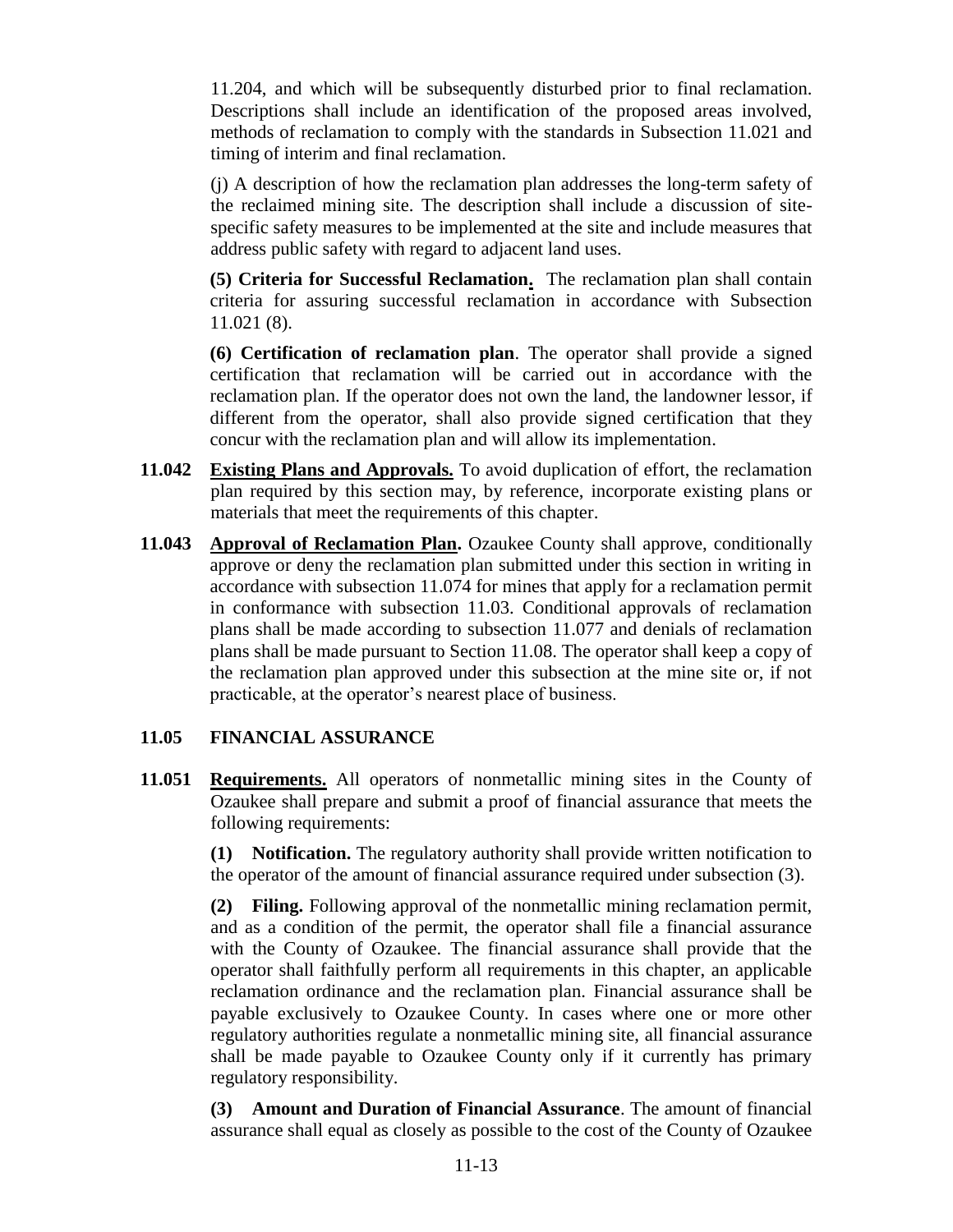to hire a contractor to complete either final reclamation or progressive reclamation according to the approved reclamation plan. The amount of financial assurance shall be reviewed periodically by Ozaukee County to assure it equals outstanding reclamation costs. Any financial assurance filed with the County of Ozaukee shall be in an amount equal to the estimated cost for reclaiming all sites the operator has under project permits. Ozaukee County may accept a lesser initial amount of financial assurance provided that the permittee initiates a process to continuously increase the amount of financial assurance until it is adequate to effect reclamation. An escrow account may be established that is based on production gross sales and serves to provide regular payments to an account that is designed to grow to the amount necessary to guarantee performance of reclamation by the expected time of final reclamation. The period of the financial assurance is dictated by the period of time required to establish the post mining land use declared and approved of in the reclamation plan. This may extend beyond the permit if required to accomplish successful and complete implementation of the reclamation plan.

**(4) Form and Management**. Financial assurance shall be provided by the operator and shall be by a bond or an alternate financial assurance. Financial assurance shall be payable to Ozaukee County and released upon successful completion of the reclamation measures specified in the reclamation plan. Alternate financial assurances may include, but are not limited to cash, certificates of deposits, irrevocable letters of credit, irrevocable trusts, established escrow accounts, demonstration of financial responsibility by meeting net worth requirements, or government securities. Any interest from the financial assurance shall be paid to the operator. Certificates of deposit shall be automatically renewable or other assurances shall be provided before the maturity date. Financial assurance arrangements may include, at the discretion of Ozaukee County, a blend of different options for financial assurance including a lien on the property on which the nonmetallic mining site occurs or a combination of financial assurance methods.

**(5) Multiple Projects**. Any operator who obtains a permit from Ozaukee County for 2 or more nonmetallic mining sites may elect, at the time the second or subsequent site is approved, to post a single financial assurance in lieu of separate financial assurance instruments for each nonmetallic mining site. When an operator elects to post a single financial assurance in lieu of separate financial assurances for each mining site, no financial assurances previously posted on individual mining sites shall be released until the new financial assurance has been accepted by the County of Ozaukee.

**(6) Multiple Jurisdictions**. In cases where more than one regulatory authority has jurisdiction, a cooperative financial security arrangement may be developed and implemented by the regulatory authorities to avoid requiring the permittee to prove financial assurance with more than one regulatory authority for the same nonmetallic mining site. Financial assurance is required for each site and two or more sites of less than one acre by the same operator, except that governmental units are not required to obtain financial assurance.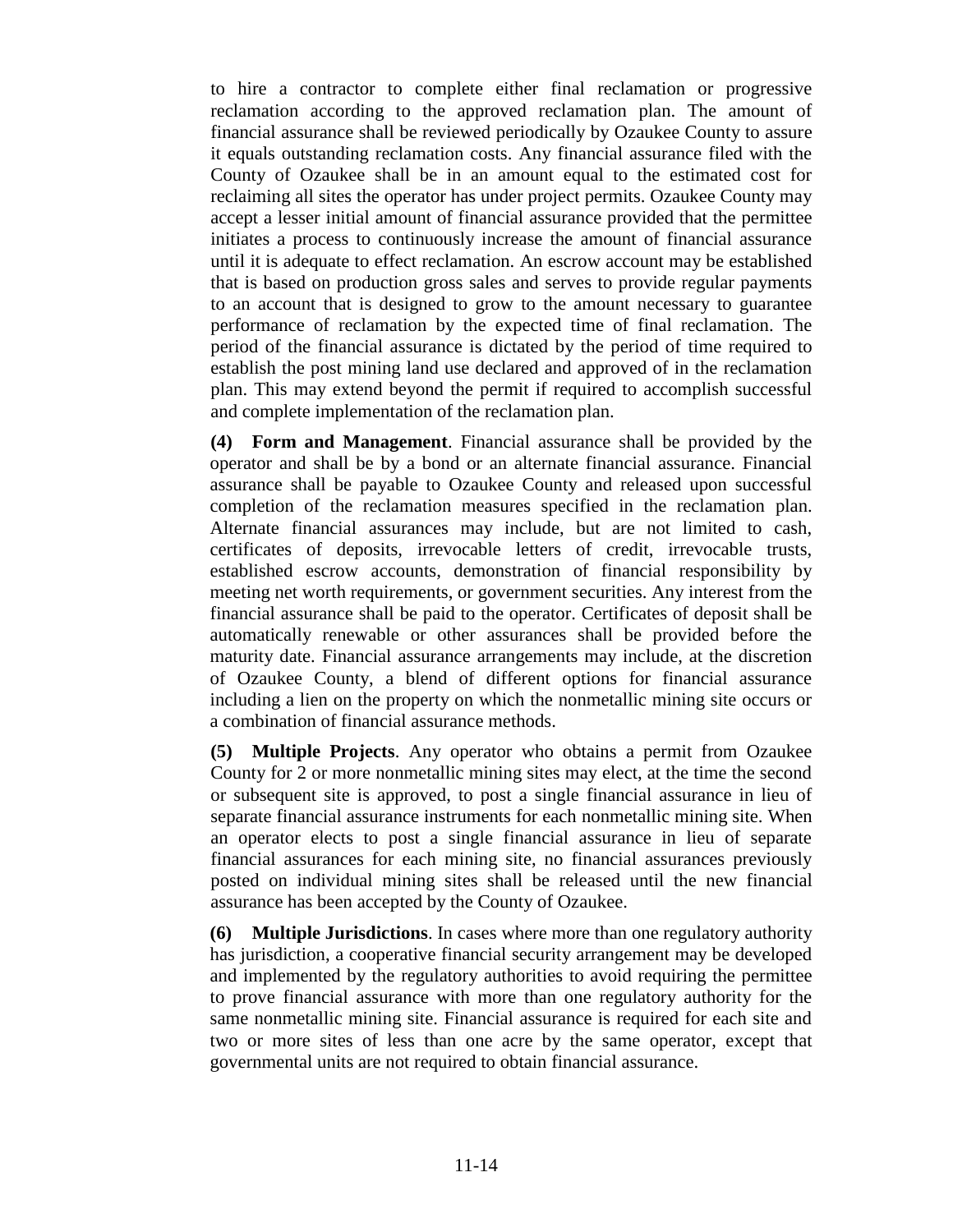## **(7) Certification of Completion and Release**.

(a) The operator shall notify the regulatory authority, by filing a notice of completion, at the time that he or she determines that reclamation of any portion of the mining site or the entire site is complete. Ozaukee County shall inspect the mine site or portion thereof that was the subject of the notice of completion to determine if reclamation has been carried out in accordance with the approved reclamation plan. The County of Ozaukee may partially release the financial assurance if it determines that compliance with a portion of the reclamation plan has been achieved and requires no waiting period. After determining that reclamation is complete, the County of Ozaukee shall issue a certificate of completion and shall release the financial assurance or appropriately reduce the financial assurance in the case of reclamation of a portion of the mining site.

(b) The County of Ozaukee shall make a determination of whether or not the certification in subparagraph (a) can be made within 60 days that the request is received.

(c) The County of Ozaukee may make a determination under this subsection that:

- 1. Reclamation is not yet complete;
- 2. It is not possible to assess whether reclamation is complete due to weather conditions, snow cover or other relevant factors;
- 3. Reclamation is complete in a part of the mine; or
- 4. Reclamation is fully complete.

**(8) Forfeiture**. Financial assurance shall be forfeited if any of the following occur:

(a) A permit is revoked under Section 11.15 and the appeals process has been completed.

(b) An operator ceases mining operations and fails to reclaim the site in accordance with the reclamation plan.

**(9) Cancellation**. Financial assurance shall provide that it may not be cancelled by the surety or other holder or issuer except after not less than a 90 day notice to Ozaukee County in writing by registered or certified mail. Not less than 30 days prior to the expiration of the 90-day notice of cancellation, the operator shall deliver to the County of Ozaukee a replacement proof of financial assurance. In the absence of this replacement financial assurance, all mining shall cease until the time it is delivered and in effect.

**(10) Changing Methods of Financial Assurance**. The operator of a nonmetallic mining site may change from one method of financial assurance to another. This may not be done more than once a year unless required by an adjustment imposed pursuant to subsection (12). The operator shall give the County of Ozaukee at least 60 days notice prior to changing methods of financial assurance and may not actually change methods without the written approval of Ozaukee County.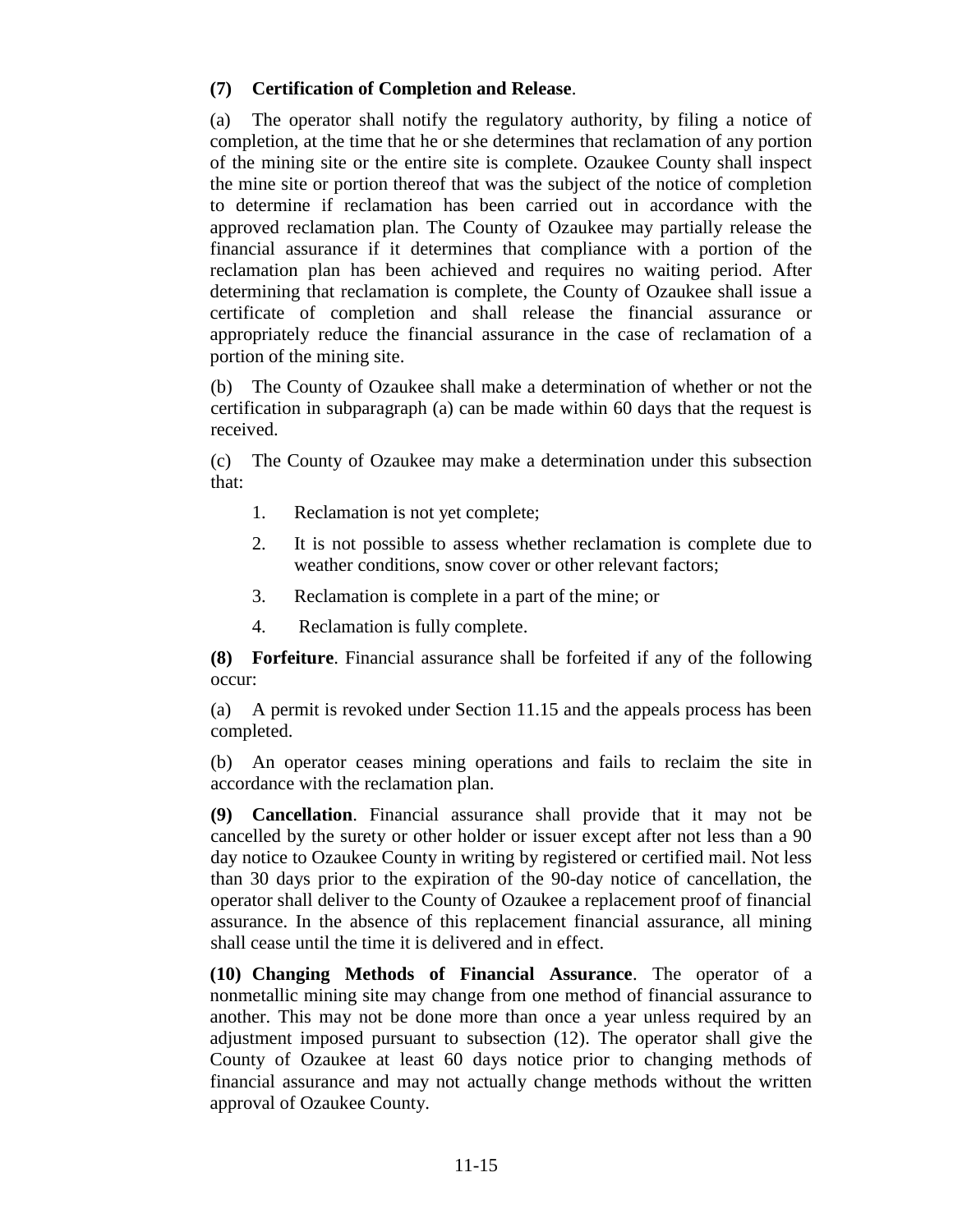**(11) Bankruptcy Notification**. The operator of a nonmetallic mining site shall notify the regulatory authority by certified mail of the commencement of voluntary or involuntary proceeding under bankruptcy code, 11 USC, et seq., naming the operator as debtor, within 10 days of commencement of the proceeding.

**(12) Adjustment of Financial Assurance**. Financial assurance may be adjusted when required by Ozaukee County. The County of Ozaukee may notify the operator in writing that adjustment is necessary and the reasons for it. Ozaukee County may adjust financial assurance based upon prevailing or projected interest or inflation rates, or the latest cost estimates for reclamation.

### **(13) Net Worth Test**.

(a) Only an operator that meets the definition of "company" in Section 289.41 (1)(b), Wisconsin Statutes, may use the net worth method of providing financial assurance.

(b) The operator shall submit information to the regulatory authority in satisfaction of the net worth test requirements of Section 289.41 (4), Wisconsin Statutes, The criteria in Sections 289.41 (6)(b), (d), (e), (f), (g), (h) and (i), Wisconsin Statutes, shall apply.

(c) An operator using the net worth test to provide financial assurance for more than one mine shall use the total cost of compliance for all mines in determining the net worth to reclamation cost ratio in accordance with Section 289.41 (6), Wisconsin Statutes,

(d) Determinations under the net worth test shall be done in accordance with Section 289.41 (5), Wisconsin Statutes,

(e) In addition, the operator shall submit a legally binding commitment to faithfully perform all compliance and reclamation work at the mine site that is required under this chapter.

- **11.052 Private Nonmetallic Mines.** The operator of any nonmetallic mining site that applies for a reclamation permit in conformance with Section 11.03 shall submit the proof of financial assurance required by subsection 11.05 as specified in the reclamation permit issued to it under this chapter.
- **11.053 Public Nonmetallic Mining.** The financial assurance requirements of this section do not apply to nonmetallic mining conducted by the State of Wisconsin, a state agency, board, commission or department, or a municipality.

## **11.06 PUBLIC NOTICE AND RIGHT OF HEARING.**

**11.061 Reclamation Plan Hearing.** Ozaukee County shall provide public notice and the opportunity for a public informational hearing as set forth below:

#### **(1) Public Notice**.

(a) When the County of Ozaukee receives an application to issue a reclamation permit, it shall publish a public notice of the application no later than 30 days after receipt of a complete application that satisfies subsection 11.03.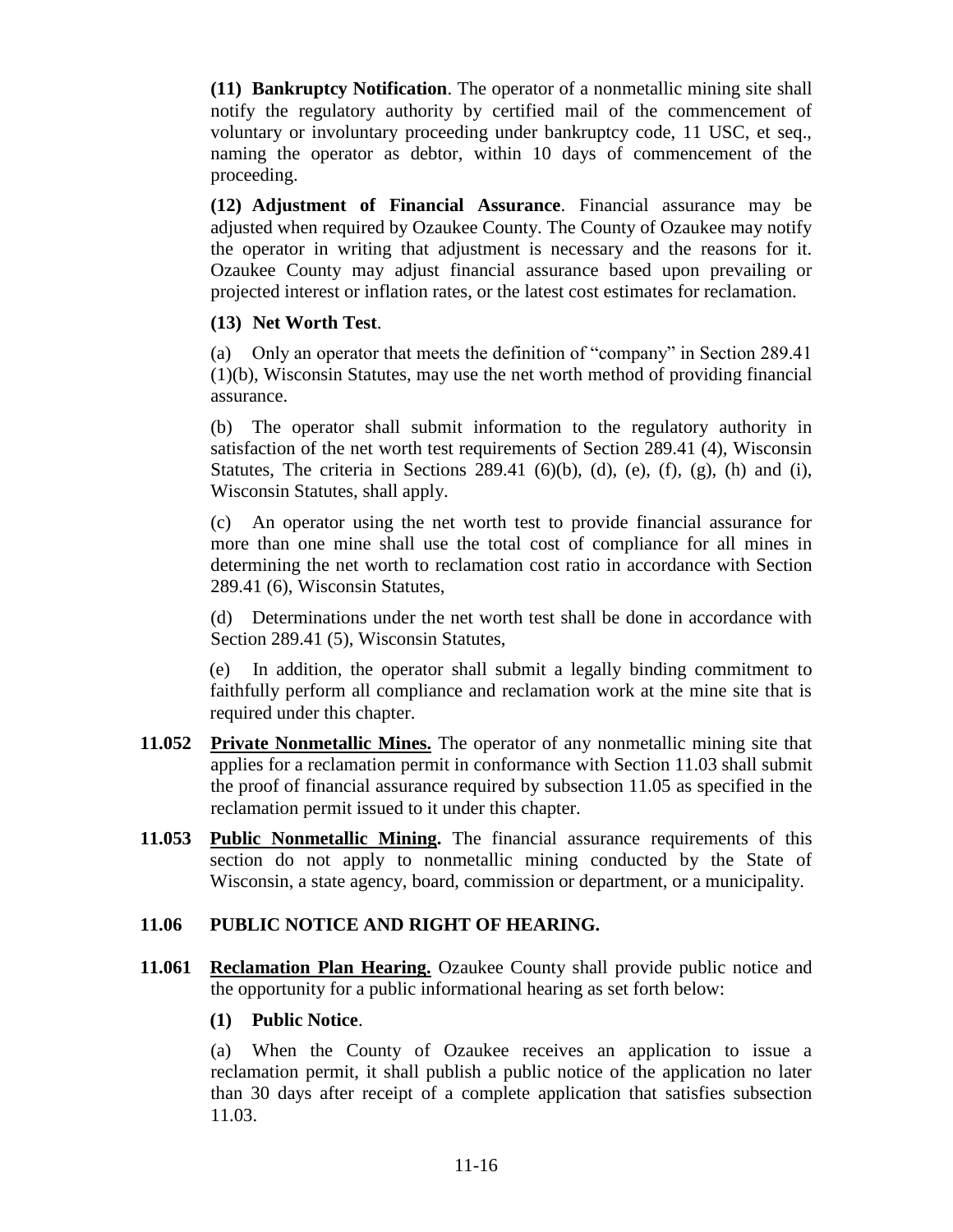(b) The notice shall briefly describe the mining and reclamation planned at the nonmetallic mining site. The notice shall be published as a class 1 notice pursuant to Section 985.07 (1), Wisconsin Statutes, in the official newspaper of Ozaukee County. The notice shall mention the opportunity for public hearing pursuant to this section and shall give the locations at which the public may review the application and all supporting materials including the reclamation plan.

(c) Copies of the notice shall be forwarded by the County of Ozaukee to the county or applicable municipal zoning board, the county and applicable local planning organization, the county land conservation officer, and owners of land within 300 feet of the boundaries of the parcel or parcels of land on which the site is located.

**(2) Hearing**. The County of Ozaukee shall provide for an opportunity for a public informational hearing on an application or request to issue a nonmetallic mining reclamation permit as follows.

(a) If it conducts a zoning-related hearing on the nonmetallic mine site, Ozaukee County shall provide the opportunity at this hearing to present testimony on reclamation-related matters. This opportunity shall fulfill the requirement for public hearing for a nonmetallic mining reclamation permit required by this section. The County of Ozaukee shall consider the reclamationrelated testimony in the zoning-related hearing in deciding on a permit application pursuant to this chapter.

(b) 1. If there is no opportunity for a zoning-related hearing on the nonmetallic mine site as described in subparagraph (a), opportunity for public hearing required by this section shall be provided as follows. Any person residing within, owning property within, or whose principal place of business is within 300 feet of the boundary of the parcel or parcels of land in which the nonmetallic mining site is located or proposed may request a public informational hearing. The County of Ozaukee shall hold a public hearing if requested by any of these persons within 30 days of the actual date of public notice under subsection (1). This public informational hearing shall be held no sooner than 30 days nor later than 60 days after being requested. The hearing shall be conducted as an informational hearing for the purpose of explaining and receiving comment from affected persons on the nature, feasibility and effects of the proposed reclamation. A Class 1 public notice will be provided in the official county newspaper of any hearing under this section and public participation will be encouraged. The notice shall mention the opportunity for public participation and shall reference the location where the public may review the application, request and supporting materials for the reclamation plan. In addition to those identified in  $11.061$  (2)(b)1 as requiring hearing notification the Clerk in any Municipality containing the site and the County Board Supervisor of the District containing the site shall receive formal notification of any hearing under this section.

 2. The subject matter and testimony at this informational hearing shall be limited to reclamation of the nonmetallic mine site.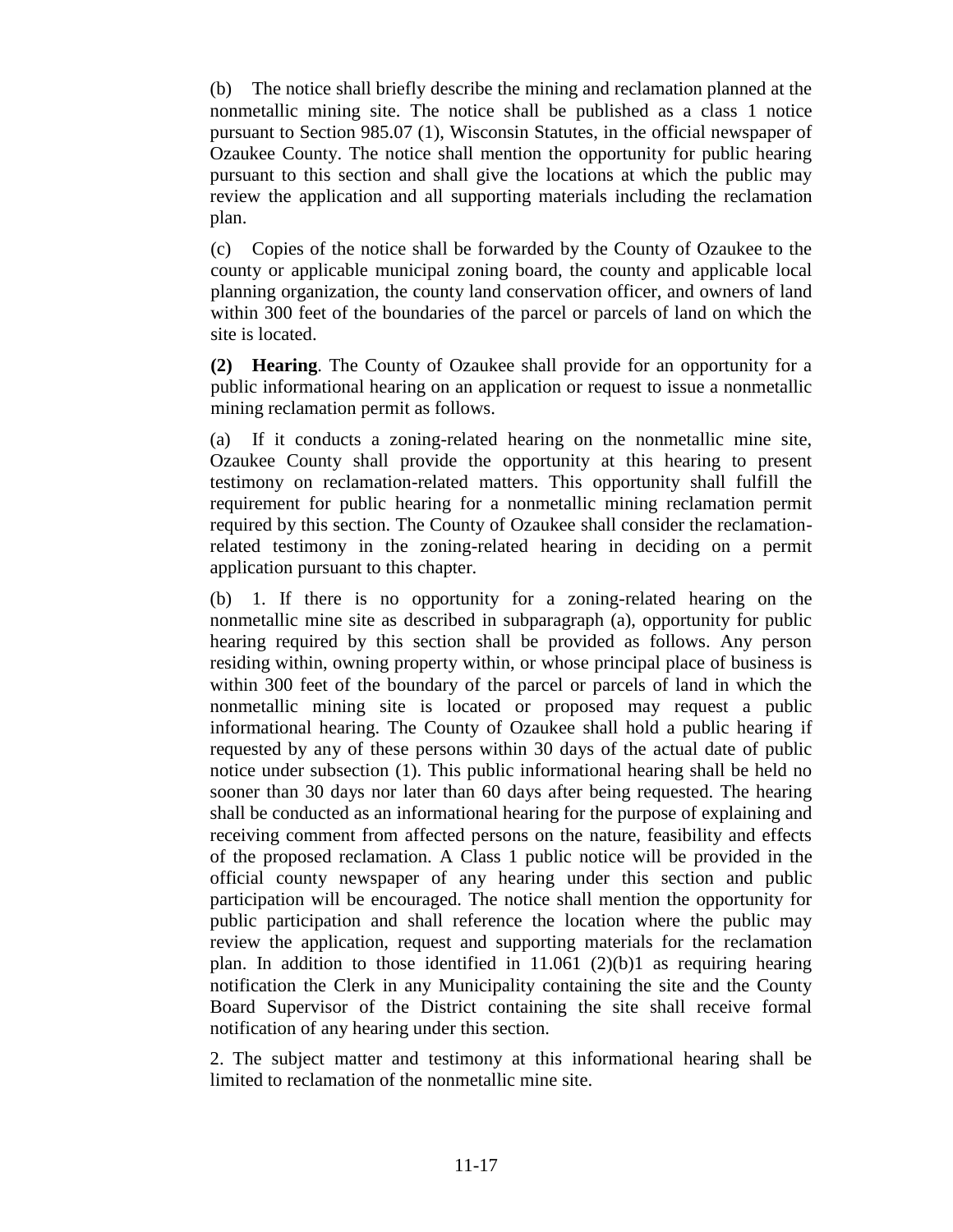**11.062 Local Transportation-Related Mines.** No public notice or informational hearing is required for a nonmetallic mining reclamation permit issued to a local transportation-related mine pursuant to subsection 11.075.

## **11.07 ISSUANCE OF PERMITS.**

- **11.071 Permit Required.** No person may engage in nonmetallic mining or nonmetallic mining reclamation in the County of Ozaukee without first obtaining a reclamation permit issued under this section, except for nonmetallic mining sites that are exempt from this chapter under subsections 11.016, 11.017 or 11.020(16)(b).
- **11.072 Permit Issuance.** Applications for reclamation permits for nonmetallic mining that satisfy Section 11.03 shall be issued a reclamation permit or otherwise acted on as provided below.

(1) Unless denied pursuant to Section 11.08, Ozaukee County shall approve in writing a request that satisfies the requirements of subsection 11.03 to issue a nonmetallic mining reclamation permit for the proposed nonmetallic mine.

(2) The County of Ozaukee may not issue an approval without prior or concurrent approval of the reclamation plan that meets the requirements of Section 11.04. The regulatory authority may issue a reclamation permit subject to conditions in subsection 11.077 if appropriate. The permit decision shall be made no sooner than 30 days nor later than 90 days following receipt of the complete reclamation permit application that meets the requirements in Section 11.03 and reclamation plan that meets the requirements in Section 11.04 unless a public hearing is held pursuant to Section 11.06. If a public hearing is held, the regulatory authority shall issue the reclamation permit, subject to conditions pursuant to subsection 11.077 if appropriate, or shall deny the permit as provided in Section 11.08, no later than 60 days after completing the public hearing.

(3) Permits issued pursuant to this subsection shall require compliance with a reclamation plan that has been approved and satisfies the requirements of Section 11.04 and provision by the applicant of financial assurance required under Section 11.05 and payable to the County of Ozaukee prior to beginning mining.

## **11.073 Automatic Permit for Local Transportation-Related Mines**

(1) Ozaukee County shall automatically issue an expedited permit under this subsection to any borrow site that:

(a) Will be opened and reclaimed under contract with a municipality within a period not exceeding 36 months;

(b) Is a nonmetallic mine which is intended to provide stone, soil, sand or gravel for the construction, reconstruction, maintenance or repair of a highway, railroad, airport facility or other transportation facility under contract with the municipality;

(c) Is regulated and will be reclaimed under contract with the municipality in accordance with the requirements of the Wisconsin Department of Transportation concerning the restoration of nonmetallic mining sites;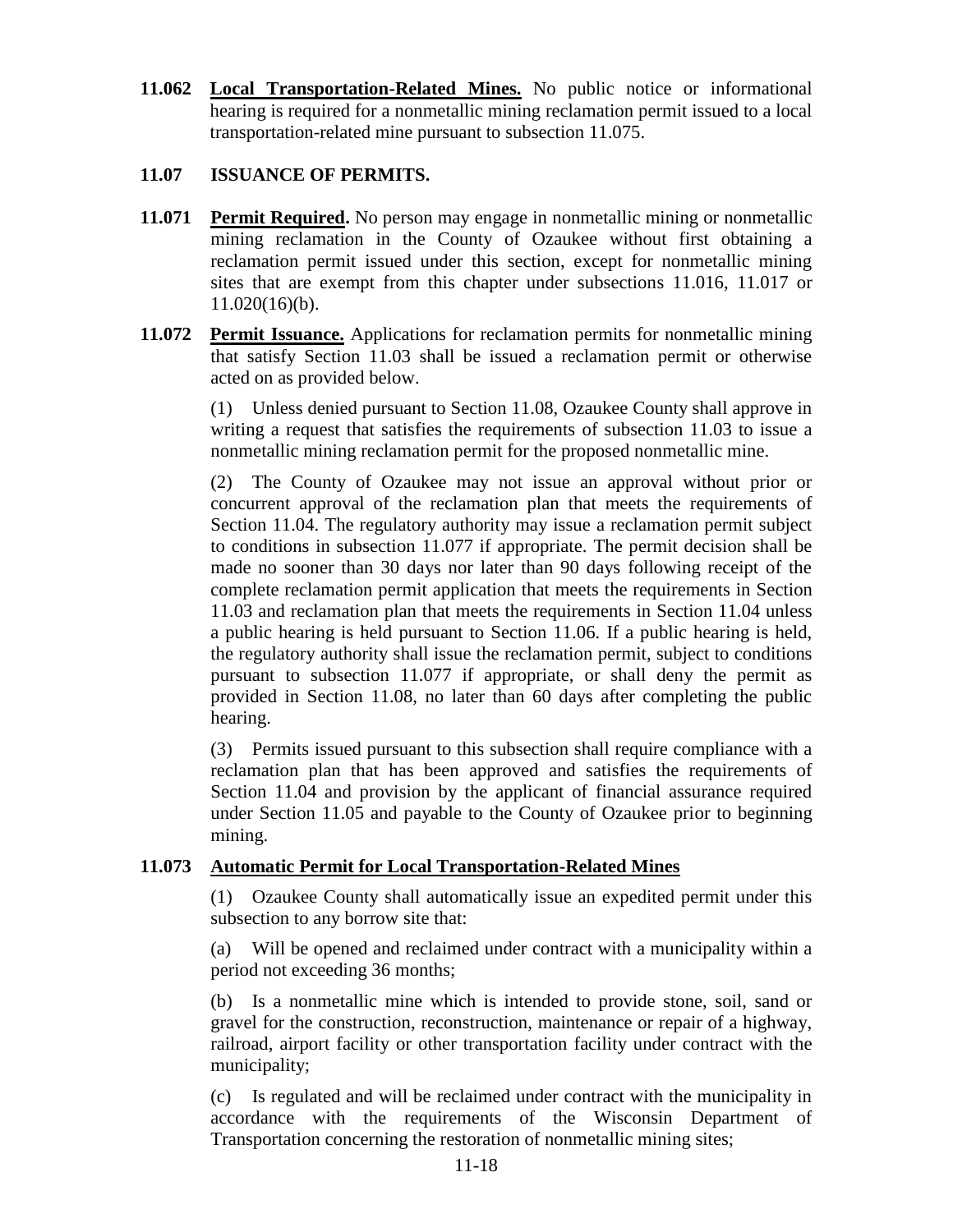(d) Is not a commercial source;

(e) Will be constructed, operated and reclaimed in accordance with applicable zoning requirements, if any and;

(f) Is not otherwise exempt from the requirements of this chapter under subsection 11.017 (10).

(2) In this subsection, "municipality" has the meaning defined in Section 299.01 (8), Wisconsin Statutes,

(3) Automatic permits shall be issued under this subsection in accordance with the following provisions:

(a) The applicant shall notify Ozaukee County of the terms and conditions of the contract with respect to reclamation of the proposed borrow site.

(b) The applicant shall provide evidence to Ozaukee County to show that the borrow site and its reclamation will comply with applicable zoning requirements, if any.

(c) The County of Ozaukee shall accept the contractual provisions incorporating requirements of the Wisconsin Department of Transportation in lieu of a reclamation plan under Section 11.04.

(d) The County of Ozaukee shall accept the contractual provisions in lieu of the financial assurance requirements in Section 11.05.

(e) The public notice and hearing provisions of Section 11.06 do not apply to nonmetallic mining sites that are issued automatic permits under this subsection.

(f) Mines permitted under this subsection shall pay an annual fee to Ozaukee County as provided in Section 11.18, but shall not be subject to the plan review fee provided in Section 11.17. The total annual fee, including the share of the Department of Natural resources, shall not exceed the amount in Table 3 of Section 11.183.

(g) Ozaukee County shall issue the automatic permit within 7 days of the receipt of a complete application.

(h) If the borrow site is used to concurrently supply materials for other than the local transportation project, the automatic permitting in this subsection still applies provided the site will be reclaimed under a contractual obligation with the municipality in accordance with the Wisconsin Department of Transportation requirements.

(i) Notwithstanding Section 11.16, the operator of a borrow site under this subsection is required to submit only the information in an annual report necessary to identify the borrow site and to determine the applicable annual fee.

**11.074 Expedited Review.** Any operator of a nonmetallic mining site may request expedited review of a reclamation permit application under subsection (1) or subsection (2) as follows:

(1) The operator may submit a request for expedited permit review with payment of the expedited review fee specified in Section 11.172. This request shall state the need for such expedited review and the date by which such expedited review is requested.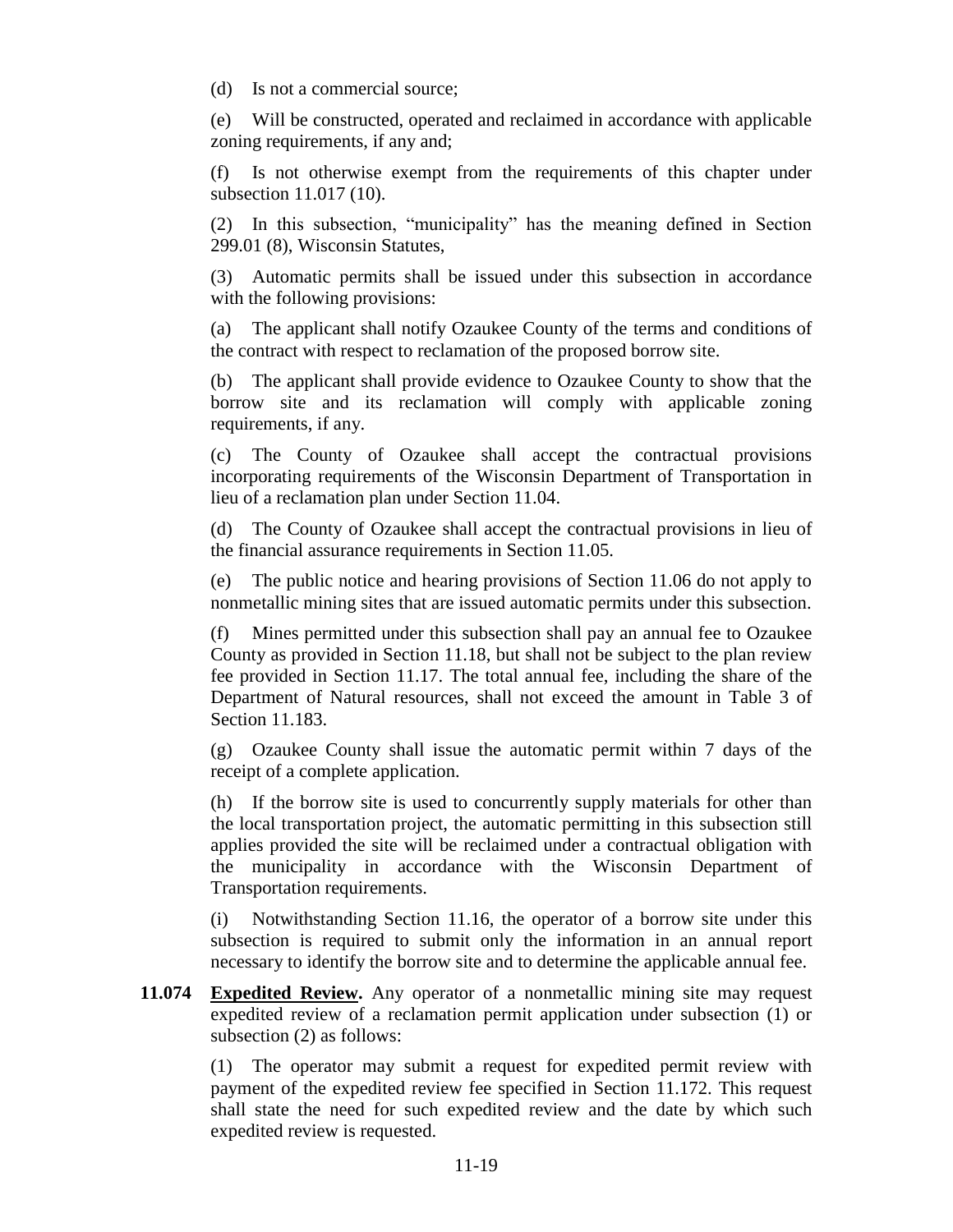(2) The operator may submit a request for expedited review under this subsection if the applicant requires a reclamation permit to perform services under contract with a municipality. This request for expedited review shall state the need for expedited review and shall include a copy of the applicable sections of the contract and the date by which the expedited review is requested.

(3) Following receipt of a request under this subsection, the County of Ozaukee shall inform the applicant of the estimated date for decision on issuance of the permit. If the applicant then elects not to proceed with the expedited review, the fee paid under subsection (1) shall be returned.

(4) Expedited review under this subsection shall not waive, shorten or otherwise affect the public notice and right of hearing pursuant to Section 11.06. This subsection does not impose an obligation upon the regulatory authority to act upon a permit application under this subsection by a specific date.

**11.075 Permit Conditions.** Any decision under this section may include conditions as provided below:

> (1) The County of Ozaukee may issue a reclamation permit or approve a reclamation plan subject to general or site-specific conditions if needed to assure compliance with the nonmetallic mining reclamation requirements of this chapter. The approvals may not include conditions that are not related to reclamation.

> (2) One required condition of the issued permit shall be that the new mine obtain financial assurance pursuant to Section 11.05 prior to beginning mining.

**11.08 PERMIT DENIAL.** An application for a nonmetallic mining reclamation permit shall be denied as set forth below:

> (1) An application to issue a nonmetallic mining reclamation permit shall be denied, within the time frame for permit issuance specified in Section 11.07, if the County of Ozaukee finds any of the following:

> (a) The applicant has, after being given an opportunity to make corrections, failed to provide to Ozaukee County an adequate permit application, reclamation plan, financial assurance or any other submittal required by Chapter NR 135, Wisconsin Administrative Code or this chapter.

> (b) The proposed nonmetallic mining site cannot be reclaimed in compliance with the reclamation standards contained in this chapter, Chapter NR 135, Wisconsin Administrative Code or subchapter I. of Chapter 295, Wisconsin Statutes,

> (c) 1. The applicant, or its agent, principal or predecessor has, during the course of nonmetallic mining in Wisconsin within 10 years of the permit application or modification request being considered shown a pattern of serious violations of this chapter or of federal, state or local environmental laws related to nonmetallic mining reclamation.

2. The following may be considered in making this determination of a pattern of serious violations: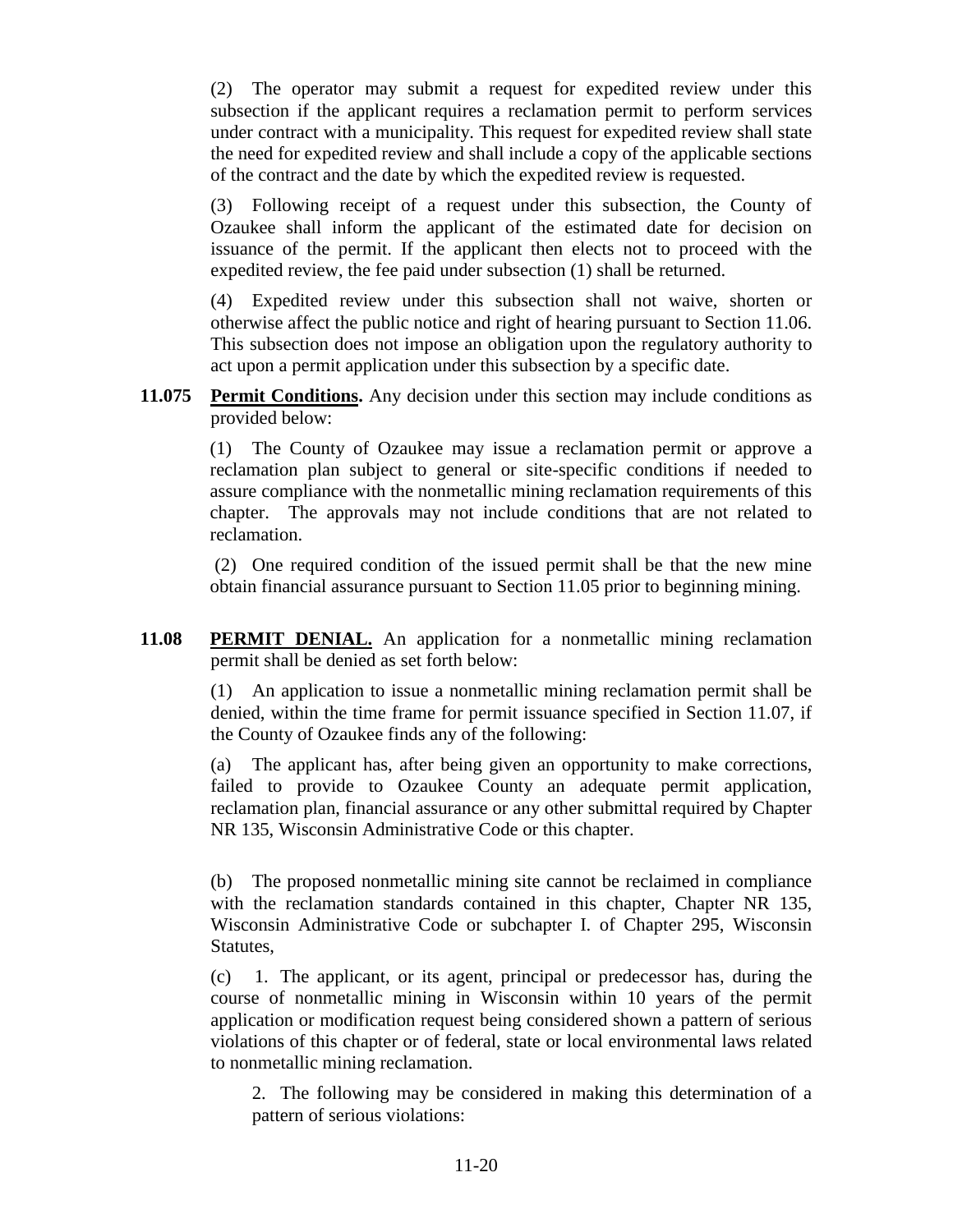a. Results of judicial or administrative proceedings involving the operator or its agent, principal or predecessor.

b. Suspensions or revocations of nonmetallic mining reclamation permits pursuant to this chapter, other reclamation ordinances or Chapter NR 135, Wisconsin Administrative Code.

c. Forfeitures of financial assurance.

(d) A denial under this subsection shall be in writing and shall contain documentation of reasons for denial.

(2) A decision to deny an application to issue a reclamation permit may be reviewed under Section 11.13.

## **11.09 ALTERNATIVE REQUIREMENTS**

**11.091 Scope of Alternative Requirements Approvable.** An operator of a nonmetallic mining site may request an alternative requirement to the reclamation standard established in Subsection 11.021. The County of Ozaukee may approve an alternative requirement to the reclamation standards established in this chapter if the operator demonstrates and the County of Ozaukee finds that all of the following criteria are met:

> (1) The nonmetallic mining site, the surrounding property or the mining plan or reclamation plan has a unique characteristic which requires an alternative requirement.

> (2) Unnecessary hardship which is peculiar to the nonmetallic mining site or plan will result unless the alternative requirement is approved.

> (3) Reclamation in accordance with the proposed alternative requirement will achieve the planned post-mining land use and long term site stability in a manner that will not cause environmental pollution or threaten public health, safety or welfare.

## **11.092 Procedures.**

(1) The operator of a nonmetallic mining site requesting an alternate requirement in subsection 11.091 shall demonstrate all the criteria in subsection 11.091. This shall be submitted in writing to the Ozaukee County Department of Land and Water Management, at Administration Center, P.O. Box 994, 121 West Main Street, Port Washington, Wisconsin 53074-0994.

(2) (a) The Board of Adjustment shall fix a reasonable time for a hearing on the proposed alternative requirement application. The Board shall give public notice thereof by publishing a Class 2 notice under Chapter 985 of the Wisconsin Statutes, specifying the date, time, and place of the hearing and the matters to come before the Board. Notice shall be mailed to the parties-in-interest. Written notice shall be given to the appropriate office of the DNR at least 10 days prior to hearings on proposed alternate requirements.

(b) A Decision regarding the proposed alternative requirements shall be made as soon as practical. Copies of all decisions shall be submitted to the appropriate office of the DNR within 10 days after they are granted or denied.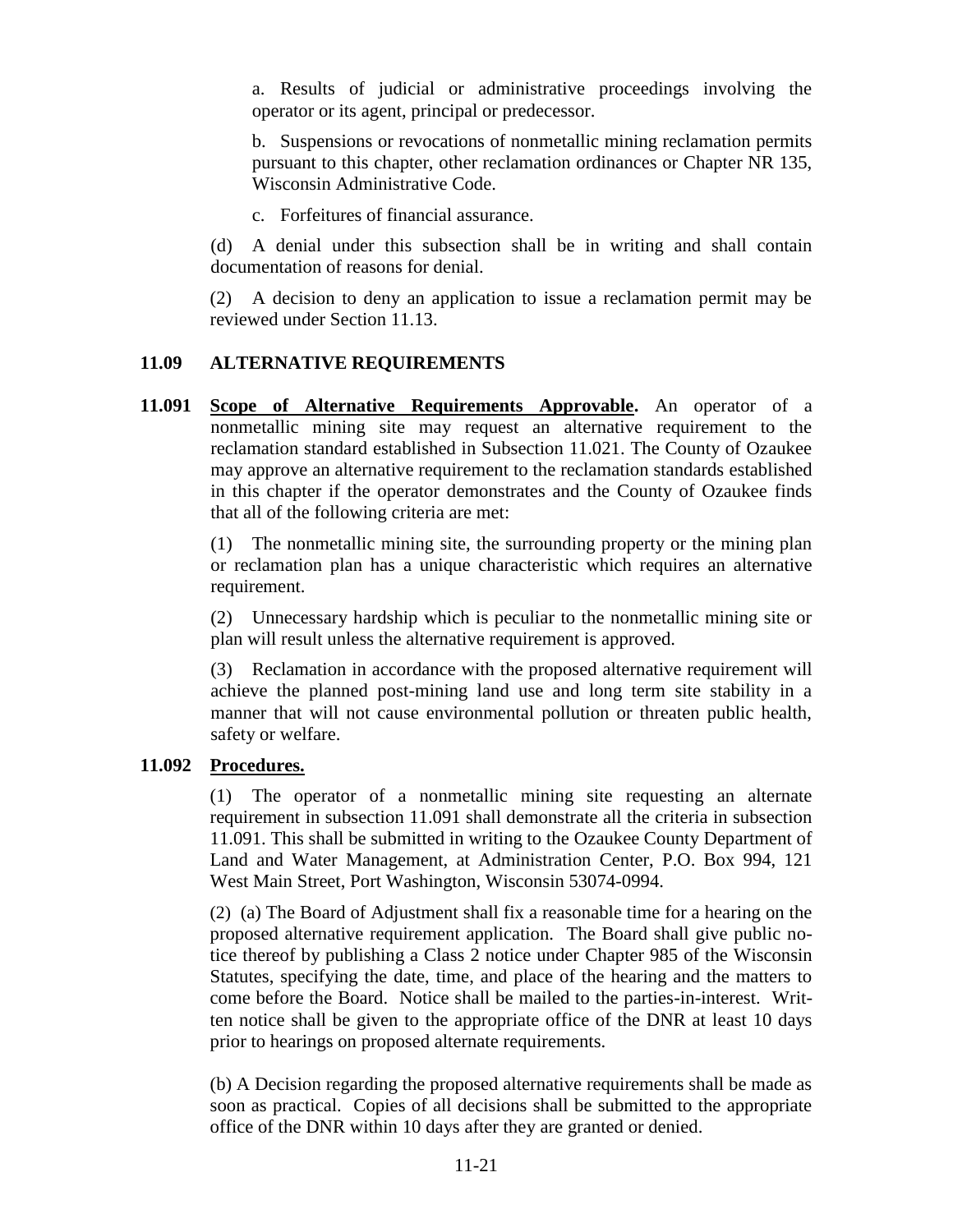(c) Majority Rule. A majority vote of the Board of Adjustment shall be necessary to approve/deny any order, requirement, decision, or determination of the Zoning Administrator, to decide in favor of an applicant on any other matter upon which the Board is required to approve under this ordinance.

(d) The Final Disposition of an appeal or application to the Board of Adjustment shall be in the form of a written resolution or order signed by the Chairperson of the Board. Such resolution shall state the specific facts which are the basis of the Board's determination and shall either affirm, reverse, vary, or modify the request, requirement, decision, or determination appealed, in whole or in part; dismiss the appeal for lack of jurisdiction or prosecution; or grant or deny the application for alternative requirements.

(e) At the Public Hearing, any party may appear in person or by agent or by attorney.

(f) Withdrawal. Requests for a withdrawal of the application for alternative requirements must be made before the date the notice of public hearing is submitted for publication and notice to the parties-in-interest is mailed may be re-submitted at any time. Requests for a withdrawal made after the notice of public hearing has been submitted or notice to the parties-in-interest has been mailed shall not be re-submitted for a period of one year following the withdrawal.

(g) Postponement. The Board of Adjustment may postpone a public hearing if it determines that it needs additional information.

(h) Resubmission. No appeal or application which has been denied shall again be considered unless the applicant can show a material change in circumstances, as determined by the Zoning Administrator.

(i) Rehearing. No rehearing of any issue shall take place except upon the affirmative vote of a majority of the members of the Board upon finding that substantial new material or new evidence is submitted which could not have been reasonably presented at the previous hearing. Requests for rehearing shall be in writing and shall state the reasons for the request and be accompanied by necessary data. A rehearing shall be subject to the same notice requirements and fees as the original hearing.

(3) A request for an alternative requirement may be incorporated as part of an application to issue or modify a nonmetallic mining reclamation permit.

(4) Opportunity for public hearing under this section shall be provided as follows. Any person residing within, owning property within, or whose principal place of business is within 300 feet of the boundary of the parcel or parcels of land in which the nonmetallic mining site is located or proposed may request a public informational hearing. The Ozaukee County Zoning Committee shall hold a public hearing if requested by any of these persons within 30 days of the actual date of public notice. This public informational hearing shall be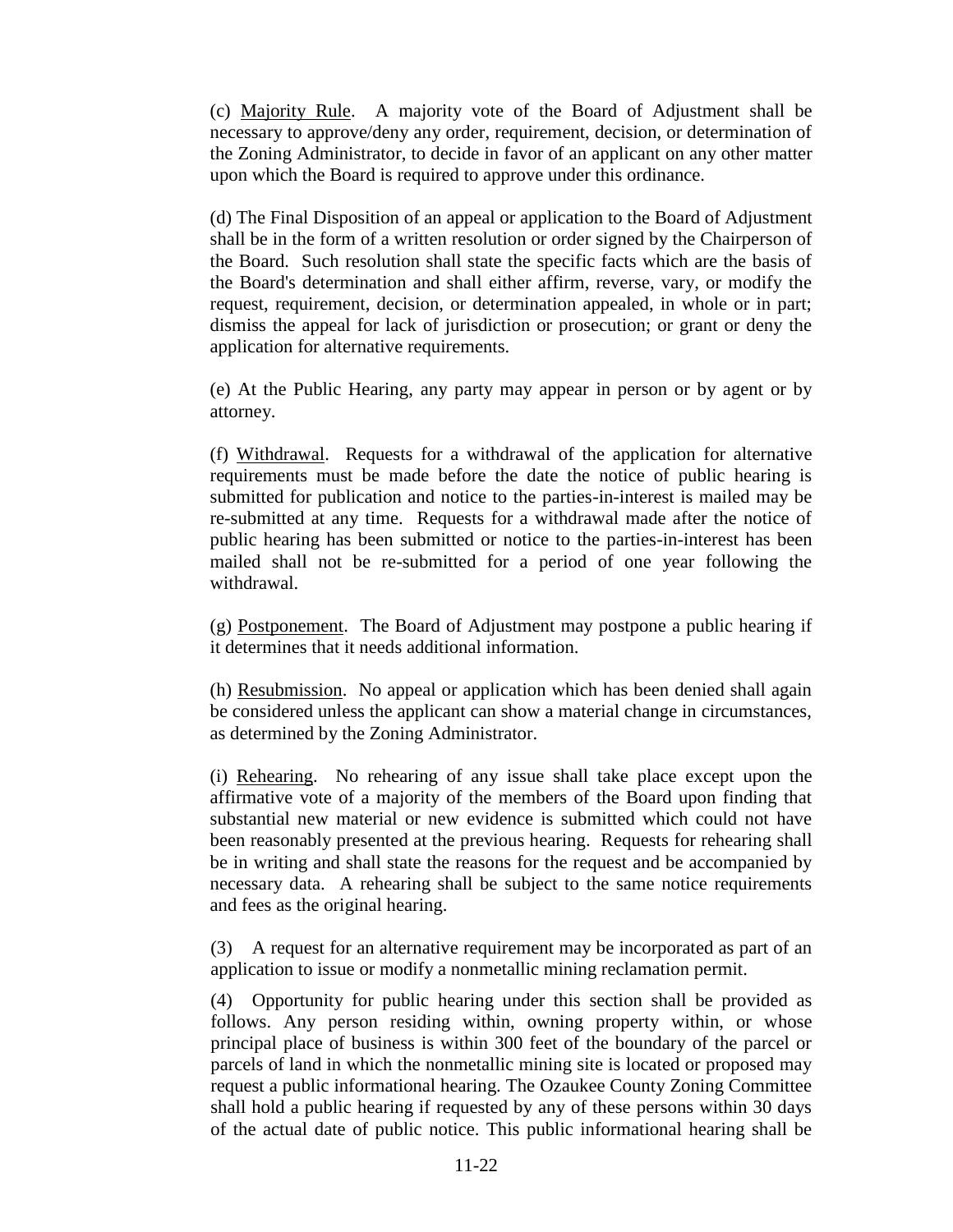held no sooner than 30 days nor later than 60 days after being requested. The hearing shall be conducted as an informational hearing for the purpose of explaining and receiving comment from affected persons on the nature, feasibility and effects of the proposed reclamation. A **Class 2** public notice will be provided in the official county newspaper of any hearing under this section and public participation will be encouraged. The notice shall mention the opportunity for public participation and shall reference the location where the public may review the application, request and supporting materials for the reclamation plan. In addition to those identified in  $11.061$  (2)(b)1 as requiring hearing notification the Clerk in any Municipality containing the site and the County Board Supervisor of the District containing the site shall receive formal notification of any hearing under this section.

- **11.093 Transmittal of Decision on Request for Alternative Requirement.** The decision on a request for alternate reclamation requirements shall be in writing to the applicant and shall include documentation of why the alternate requirement was or was not approved.
- **11.094 Notice to Wisconsin Department of Natural Resources.** The County of Ozaukee shall provide notice to the Wisconsin Department of Natural Resources as set forth in this subsection. Written notice shall be given to the Wisconsin Department of Natural Resources at least 10 days prior to any public hearing held under subsection 11.092 on a request for an alternate requirement under this section. A copy of any written decision on alternative requirements shall be submitted to the Wisconsin Department of Natural Resources within 10 days of issuance.

#### **11.10 PERMIT DURATION**

(1) A nonmetallic mining reclamation permit issued under this chapter shall last through operation and reclamation of the nonmetallic mining site, unless suspended or revoked pursuant to subsection 11.152.

(2) If the mine operator is not the landowner, the reclamation permit duration shall not exceed the duration of the mine lease unless the lease is renewed or the permit is transferred to a subsequent lessee pursuant to Section 11.11.

**11.11 PERMIT TRANSFER.** A nonmetallic mining reclamation permit issued under this chapter shall be transferred to a new owner or operator upon satisfaction of the following conditions:

> (1) A nonmetallic mining reclamation permit may be transferred to a new operator upon submittal to Ozaukee County of proof of financial assurance and a certification in writing by the new permit holder that all conditions of the permit will be complied with.

> (2) The transfer is not valid until financial assurance has been submitted by the new operator and accepted by the County of Ozaukee and Ozaukee County makes a written finding that all conditions of the permit will be complied with. The previous operator shall maintain financial assurance until the new operator has received approval and provided the financial assurance under this section.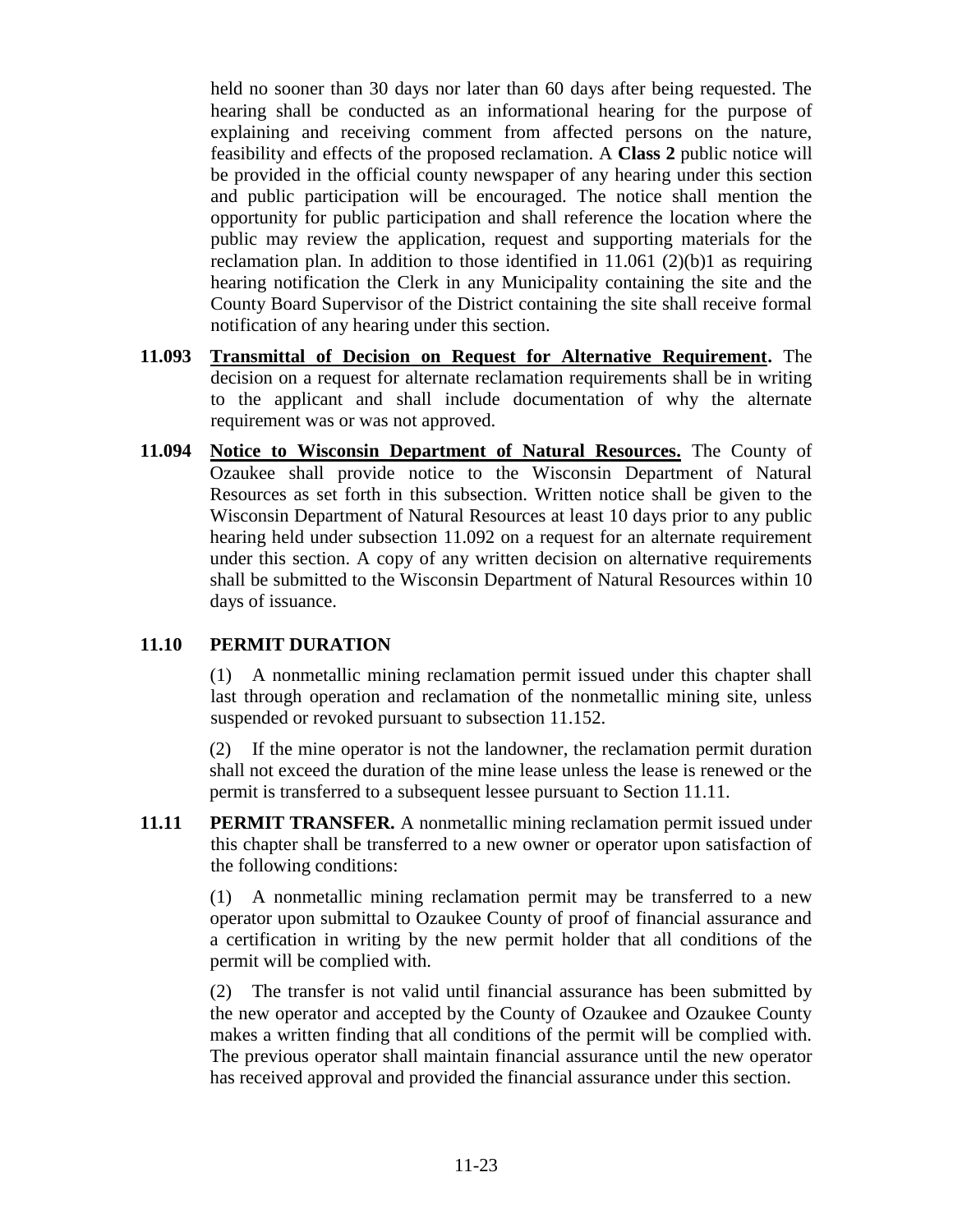- **11.12 PREVIOUSLY PERMITTED SITES.** For any nonmetallic mining site which had a reclamation permit previously issued by another regulatory authority pursuant to Chapter NR 135, Wisconsin Administrative Code that becomes subject to reclamation permitting authority of Ozaukee County the terms and conditions of the previously-issued municipal reclamation permit shall remain in force until modified by the County of Ozaukee pursuant to subsection 11.142
- **11.13 REVIEW**. Any permitting decision or action made by the County of Ozaukee under this chapter may be reviewed as set forth in this section. Notwithstanding Sections 68.001, 68.03 (8) and (9), 68.06 and 68.10 (1) (b), Wisconsin Statutes, any person who meets the requirements of Section 227.42 (1), Wisconsin Statutes, may obtain a contested case hearing under Section 68.11, Wisconsin Statutes, on Ozaukee County's decision to issue, deny or modify a nonmetallic mining reclamation permit.

### **11.14 ADMINISTRATION**

### **11.141 Permit Modification**.

- **11.142 By Ozaukee County**. A nonmetallic mining reclamation permit issued under this chapter may be modified by the County of Ozaukee if it finds that, due to changing conditions, the nonmetallic mining site is no longer in compliance with Chapter NR 135, Wisconsin Administrative Code or this chapter. Such modification shall be by an order modifying the permit in accordance with Section 11.23. This modifying order may require the operator to amend or submit new application information, reclamation plan, proof of financial assurance or other information needed to ensure compliance with Chapter NR 135, Wisconsin Administrative Code or this chapter.
- **11.143 At the Operator's Option**. If operator of any nonmetallic mine that holds a reclamation permit issued under this chapter desires to modify such permit or reclamation plan approved under this chapter, it may request such modification by submitting a written application for such modification to the Ozaukee County Department of Land and Water Management located at Administration Center, P.O. Box 994, 121 West Main Street, Port Washington, Wisconsin 53074-0994. The application for permit or plan modification shall be acted on using the standards and procedures of this chapter.
- **11.144 Required by the Operator**. The operator of any nonmetallic mine that holds a reclamation permit issued under this chapter shall request a modification of such permit if changes occur to the area to be mined, the nature of the planned reclamation, or other aspects of mining required by the reclamation plan approved pursuant to this chapter. Such application for permit modification shall be acted on using the standards and procedures of this chapter.
- **11.145 Review**. All actions by the County of Ozaukee on permit modifications requested or initiated under this section are subject to review under Section 11.13.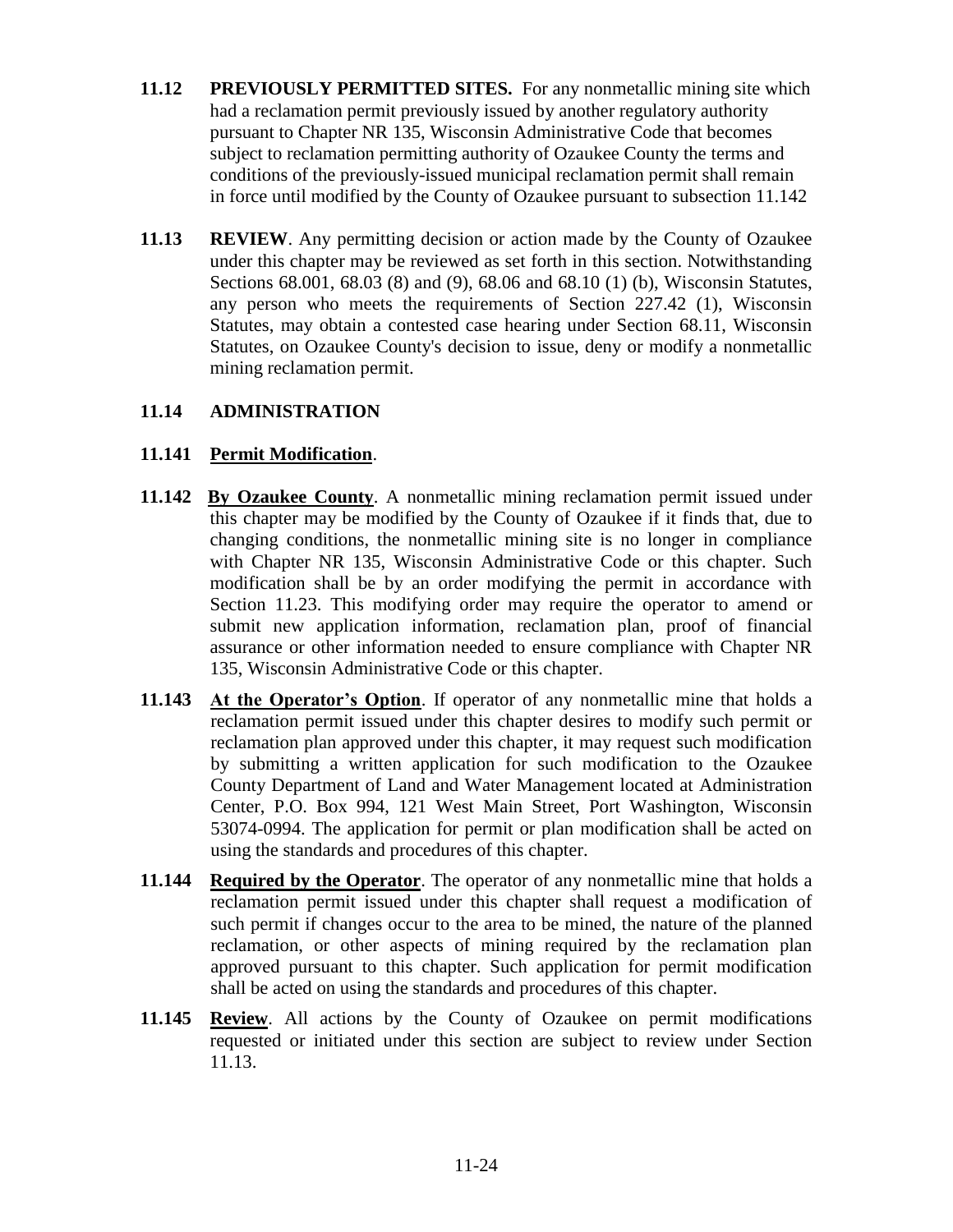#### **11.15 PERMIT SUSPENSION AND REVOCTION**

**11.151 Grounds**. Ozaukee County may suspend or revoke a nonmetallic mining reclamation permit issued pursuant to this chapter if it finds the operator has done any of the following:

> (1) Failed to submit a satisfactory reclamation plan within the time frames specified in this chapter.

> (2) Failed to submit or maintain financial assurance as required by this chapter.

> (3) Failed on a repetitive and significant basis to follow the approved reclamation plan.

**11.152 Procedures.** If the County of Ozaukee finds grounds for suspending or revoking a nonmetallic mining reclamation permit set forth in subsection 11.151, it may issue a special order suspending or revoking such permit as set forth in subsection 11.232.

### **11.153 Consequences.**

(1) If Ozaukee County makes any of the findings in subsection 11.151, it may suspend a nonmetallic mining reclamation permit for up to 30 days During the time of suspension, the operator may not conduct nonmetallic mining at the site, except for reclamation or measures to protect human health and the environment as ordered by the regulatory authority pursuant to Section 11.23.

(2) If Ozaukee County makes any of the findings in subsection 11.151, it may revoke a nonmetallic mining reclamation permit. Upon permit revocation, the operator shall forfeit the financial assurance it has provided pursuant to this chapter to Ozaukee County. The County of Ozaukee may use forfeited financial assurance to reclaim the site to the extent needed to comply with this chapter and the applicable reclamation ordinance.

## **11.16 ANNUAL OPERATOR REPORTING**

**11.161 Contents and Deadline**. Annual reports that satisfy the requirements of this section shall be submitted by the operators of nonmetallic mining sites.

> **(1) Contents**. The annual report required by this section shall include all of the following:

(a) The name and mailing address of the operator.

(b) The location of the nonmetallic mining site, including legal description, tax key number or parcel identification number if available.

(c) The identification number of the applicable nonmetallic mining permit, if assigned by Ozaukee County.

(d) The acreage currently affected by nonmetallic mining extraction and not yet reclaimed.

(e) The amount of acreage that has been reclaimed to date, on a permanent basis and the amount reclaimed on an interim basis.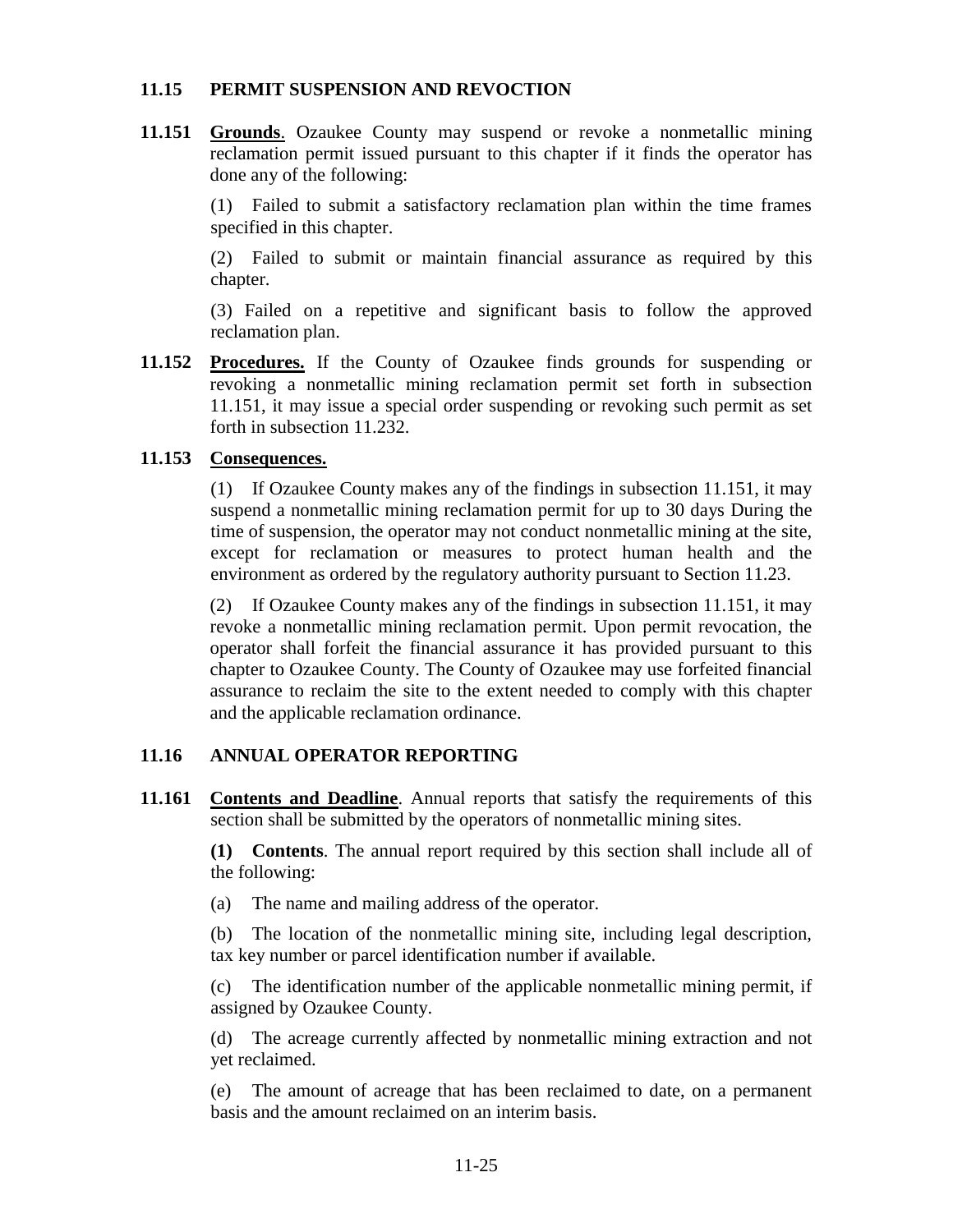(f) A plan, map or diagram accurately showing the acreage described in subparagraphs (d) and (e).

(g) The following certification, signed by the operator: "I certify that this information is true and accurate, and that the nonmetallic mining site described herein complies with all conditions of the applicable nonmetallic mining reclamation permit and Chapter NR 135, Wisconsin Administrative Code."

(2) Deadline. The annual report shall cover activities on unreclaimed acreage for the previous calendar year and be submitted by January 31.

**(3) When Reporting May End**. Annual reports shall be submitted by an operator for all active and intermittent mining sites to the County of Ozaukee for each calendar year until nonmetallic mining reclamation at the site is certified as complete pursuant to subsection 11.203 or at the time of release of financial assurance pursuant to subsection 11.051 (7).

- **11.162 Inspection in Lieu of Report**. Ozaukee County may, at its discretion, obtain the information required in subsection 11.161 for a calendar year by written documentation of an inspection it completes during a calendar year, as set forth in this subsection. If the County of Ozaukee obtains and documents the required information, the annual report need not be submitted by the operator. If Ozaukee County determines that the operator need not submit an annual report pursuant to this subsection, it shall advise the operator in writing at least 30 days before the end of the applicable calendar year. In that case, the County of Ozaukee shall require the operator to submit the certification required in subsection 11.161  $(1)(g)$ .
- **11.163 Retention of Annual Reports**. Annual reports submitted under subsection 11.161 or inspection records that replace them under subsection 11.162 shall be retained by Ozaukee County at Administration Center, P.O. Box 994, 121 West Main Street, Port Washington, Wisconsin 53074-0994 for at least 10 years after the calendar year to which they apply. These records, or complete and accurate copies of them, shall be made available to the Wisconsin Department of Natural Resources upon written request or during its inspection or audit activities carried out pursuant to Chapter NR 135, Wisconsin Administrative Code.

## **11.17 PLAN REVIEW FEES**

**11.171 Amount and Applicability**. A person who intends to operate a nonmetallic mining site for which a permit application has been submitted under subsection 11.03 shall submit a non-refundable plan review fee in accord with the following fee schedule payable to Ozaukee County Department of Land and Water Management, P.O. Box 994, 121 W. Main St. Port Washington, WI 53074.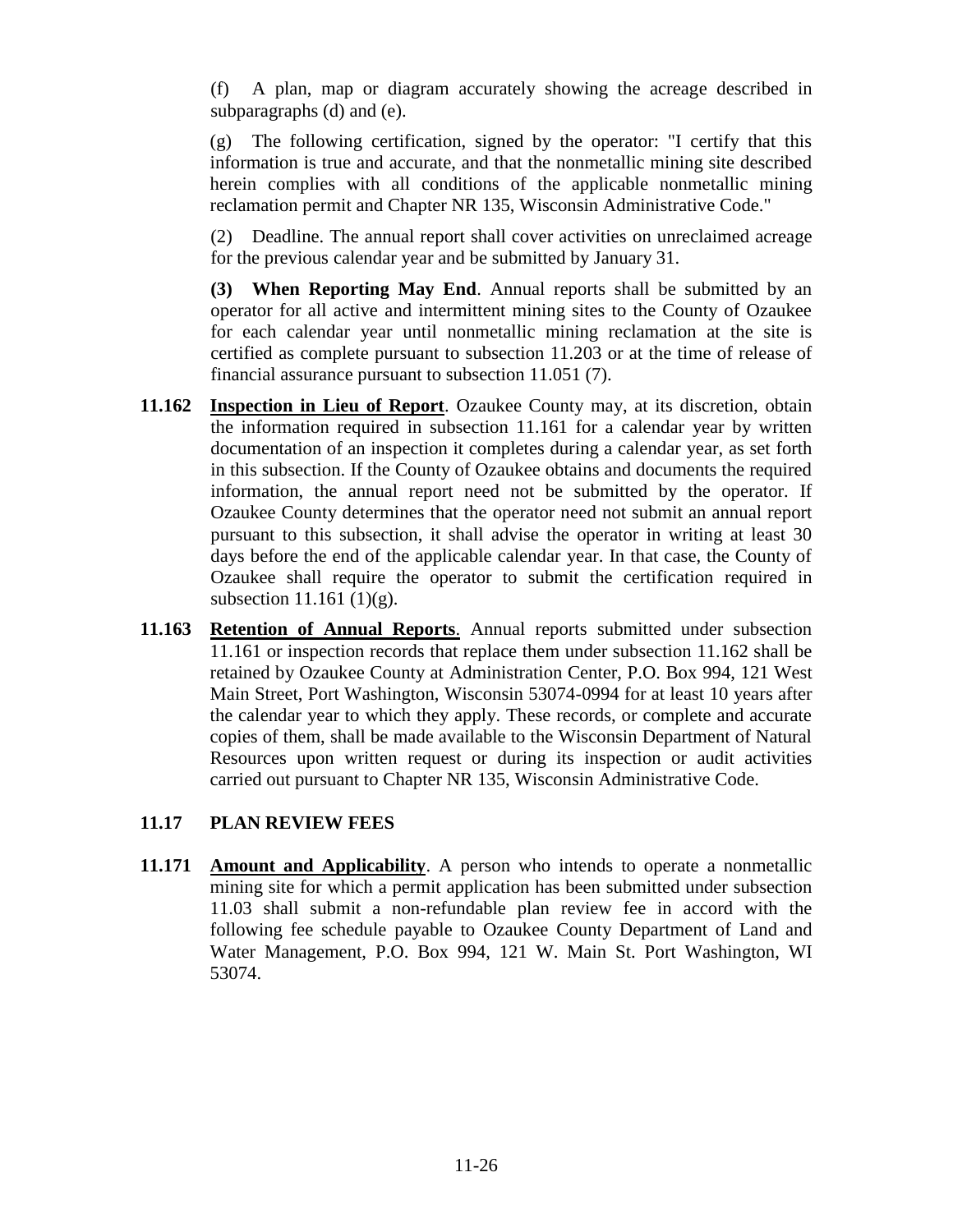## **Fee Schedule**

| 1 to 5 acres<br>(does not include mines $<$ 1 acre) | \$900.00   |
|-----------------------------------------------------|------------|
| 6 to 10 acres                                       | \$900.00   |
| 11 to 15 acres                                      | \$900.00   |
| 16 to 25 acres                                      | \$900.00   |
| 26 to 50 acres                                      | \$1,200.00 |
| 51 acres or larger                                  | \$1,500.00 |

No plan review fee may be assessed under this section for any local transportation-related mining receiving an automatic permit under subsection 11.075. A separate plan review fee shall be paid under this section for any modification to an existing reclamation plan submitted pursuant to Section 11.141.

- **11.172 Expedited Plan Review Fee.** A person who intends to operate a nonmetallic mining site for which a permit application has been submitted under subsection 11.03 may obtain expedited reclamation plan review by paying a fee of five hundred dollars (\$500.00) payable to Ozaukee County. Such fee shall be in addition to that required in subsection 11.171.
- **11.173 Relation to Annual Fee.** Any reclamation plan review fee or expedited reclamation plan review fee collected under this section shall be added to and collected as part of the first annual fee collected under Section 11.18.

## **11.18 ANNUAL FEES**

#### **11.181 Areas Subject to Fees, Procedures, Deadline and Amount.**

(1) Operators of all nonmetallic mining sites subject to reclamation permits issued under this chapter shall pay annual fees to Ozaukee County located at Administration Center, P.O. Box 994, 121 West Main Street, Port Washington, Wisconsin 53074-0994.

(2) Fees paid under this section shall be calculated based on the unreclaimed acres of a nonmetallic mining site, as defined below:

(a) "Unreclaimed acre" or "unreclaimed acres" means those unreclaimed areas in which nonmetallic mining has occurred after August 1, 2001 and areas where nonmetallic mining reclamation has been completed but is not yet certified as reclaimed under subsection 11.051 (7). However the term does not include any areas described in subparagraph (b).

 (b).Those areas defined as not included in a nonmetallic mining site under subsection 11.020 (16)(b).

(c) Fees shall be assessed on active acres only and shall not be assessed on acreage where nonmetallic mining is proposed and approved but where no nonmetallic mining has yet taken place.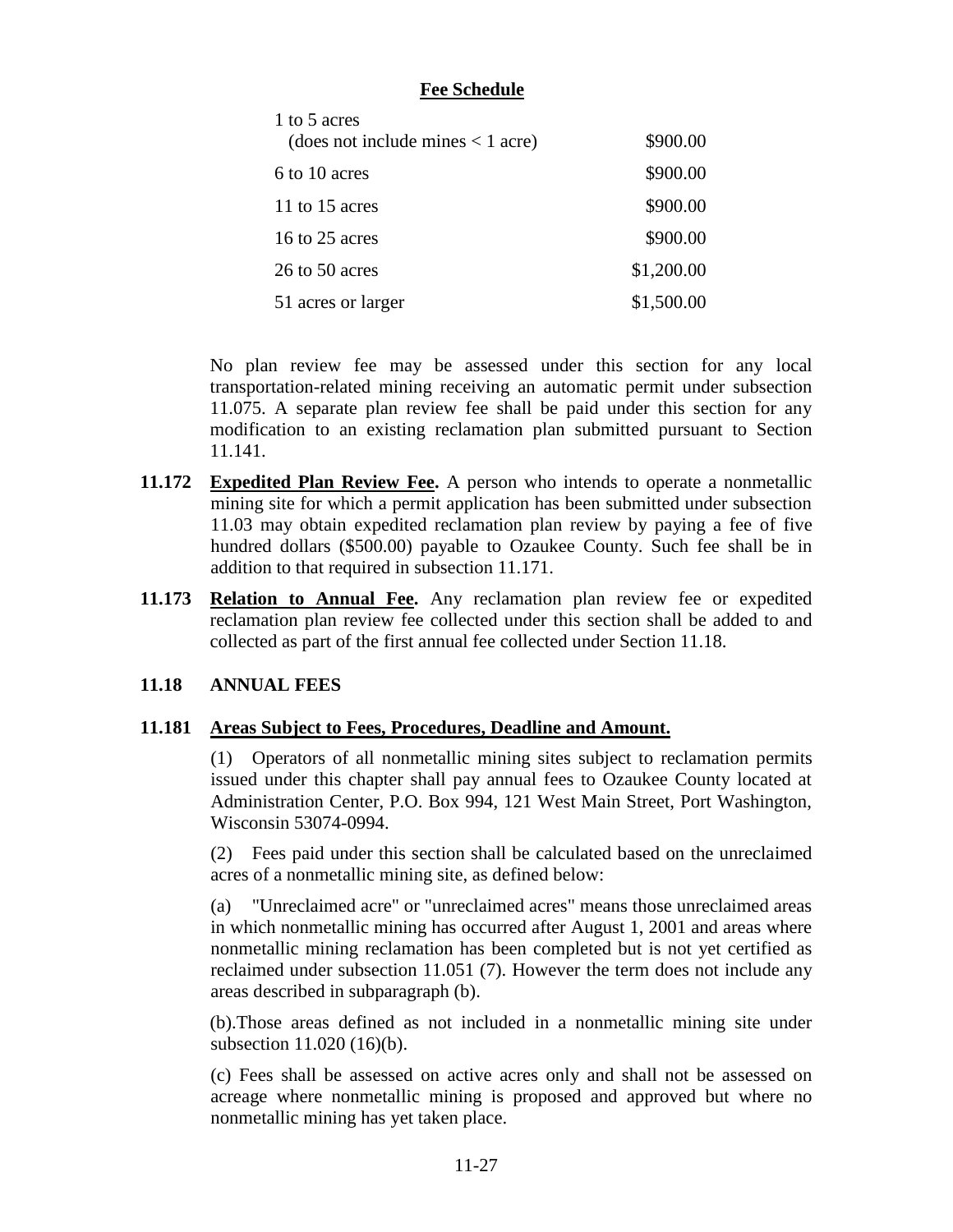(3) Fees assessed pursuant to this section shall be based on unreclaimed acres at the end of the year. Such fees apply to a calendar year or any part of a year in which nonmetallic mining takes place, until final reclamation is certified as complete under Section 11.20. Fees shall be paid no later than January 31 for the previous year. The submittal and the form that is to accompany the payment is to be mailed to Ozaukee County Department of Land and Water Management, P.O. Box 994, 121 W. Main Street, Port Washington WI 53074

(4) If reclamation has already occurred on portions of a nonmetallic mining site, the fees for such portions may be submitted with a request that they be held by the County of Ozaukee pending certification of completed reclamation pursuant to subsection 11.203 and subsection 11.051 (7). Upon such certification Ozaukee County shall refund that portion of the annual fee that applies to the reclaimed areas. If the County of Ozaukee fails to make a determination under subsection 11.203 and subsection 11.051 (7) within 60 days of the request, it shall refund that portion of the annual fee that applies to the reclaimed areas.

(5) The amount collected shall equal the Wisconsin Department of Natural Resource's share as described in subsection 11.182, the share of Ozaukee County described in subsection 11.183, and, if applicable, the reclamation plan review fee described in Section 11.17.

#### **11.182 Wisconsin Department of Natural Resources Share of Fee.**

(1) Fees paid under this section shall, except where provided in subsection (2), include a share for the Wisconsin Department of Natural Resources equal to the amount specified in Table 1.

#### TABLE 1:

### Wisconsin Department of Natural Resources Share of Annual Fees Collected by Ozaukee County

\_\_\_\_\_\_\_\_\_\_\_\_\_\_\_\_\_\_\_\_\_\_\_\_\_\_\_\_\_\_\_\_\_\_\_\_\_\_\_\_\_\_\_\_\_\_\_\_\_\_\_\_\_\_\_\_\_\_\_\_\_\_\_\_\_\_\_\_\_\_\_\_

#### Mine Size in Unreclaimed Acres, Annual Fee Rounded to the Nearest Whole Acre

\_\_\_\_\_\_\_\_\_\_\_\_\_\_\_\_\_\_\_\_\_\_\_\_\_\_\_\_\_\_\_\_\_\_\_\_\_\_\_\_\_\_\_\_\_\_\_\_\_\_\_\_\_\_\_\_\_\_\_\_\_\_\_\_\_\_\_\_\_\_\_\_

| 1 to 5 acres                        |          |
|-------------------------------------|----------|
| (does not include mines $< 1$ acre) | \$35.00  |
| 6 to 10 acres                       | \$70.00  |
| 11 to 15 acres                      | \$105.00 |
| 16 to 25 acres                      | \$140.00 |
| 26 to 50 acres                      | \$160.00 |
| 51 acres or larger                  | \$175.00 |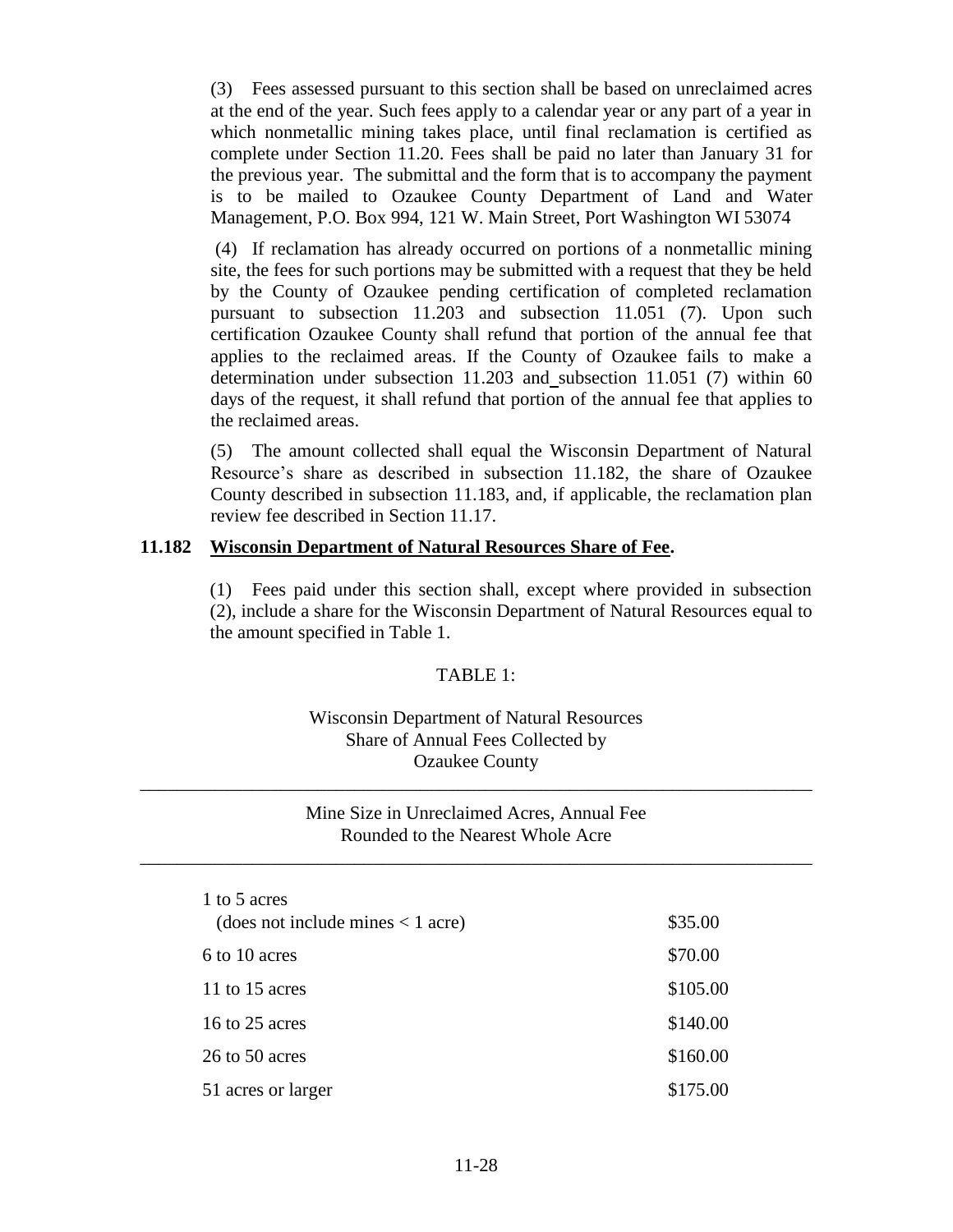(2) For nonmetallic mining sites at which no nonmetallic mining has taken place during a calendar year, the share for the Wisconsin Department of Natural Resources shall be \$15.00.

(3) The County of Ozaukee shall forward fees collected under this subsection to the Wisconsin Department of Natural Resources by March 31.

**11.183 Ozaukee County Annual Fee.** (1) Fees paid under this section shall also include an annual fee due to Ozaukee County according to the schedule per Table 2:

#### TABLE 2:

#### Ozaukee County's Annual Fees Collected by Ozaukee County (Includes DNR Fee as per Table 1)

\_\_\_\_\_\_\_\_\_\_\_\_\_\_\_\_\_\_\_\_\_\_\_\_\_\_\_\_\_\_\_\_\_\_\_\_\_\_\_\_\_\_\_\_\_\_\_\_\_\_\_\_\_\_\_\_\_\_\_\_\_\_\_\_\_\_\_\_\_\_

| Mine Size in Unreclaimed Acres, Annual Fee<br>Rounded to the Nearest Whole Acre |          |  |
|---------------------------------------------------------------------------------|----------|--|
| 1 to 5 acres<br>(does not include mines $<$ 1 acre)                             | \$155.00 |  |
| 6 to 10 acres                                                                   | \$310.00 |  |
| 11 to 15 acres                                                                  | \$465.00 |  |
| 16 to 25 acres                                                                  | \$620.00 |  |
| 26 to 50 acres                                                                  | \$720.00 |  |
| 51 acres or larger                                                              | \$775.00 |  |

(1) The annual fee collected by Ozaukee County under this subsection for local transportation – related mines issued permits under sub.11.075 may not exceed the amounts set forth in Table 3. The amount listed below shall be the total fee assessed on such nonmetallic mines, and shall include both a share for the Wisconsin Department of Natural Resources and Ozaukee County.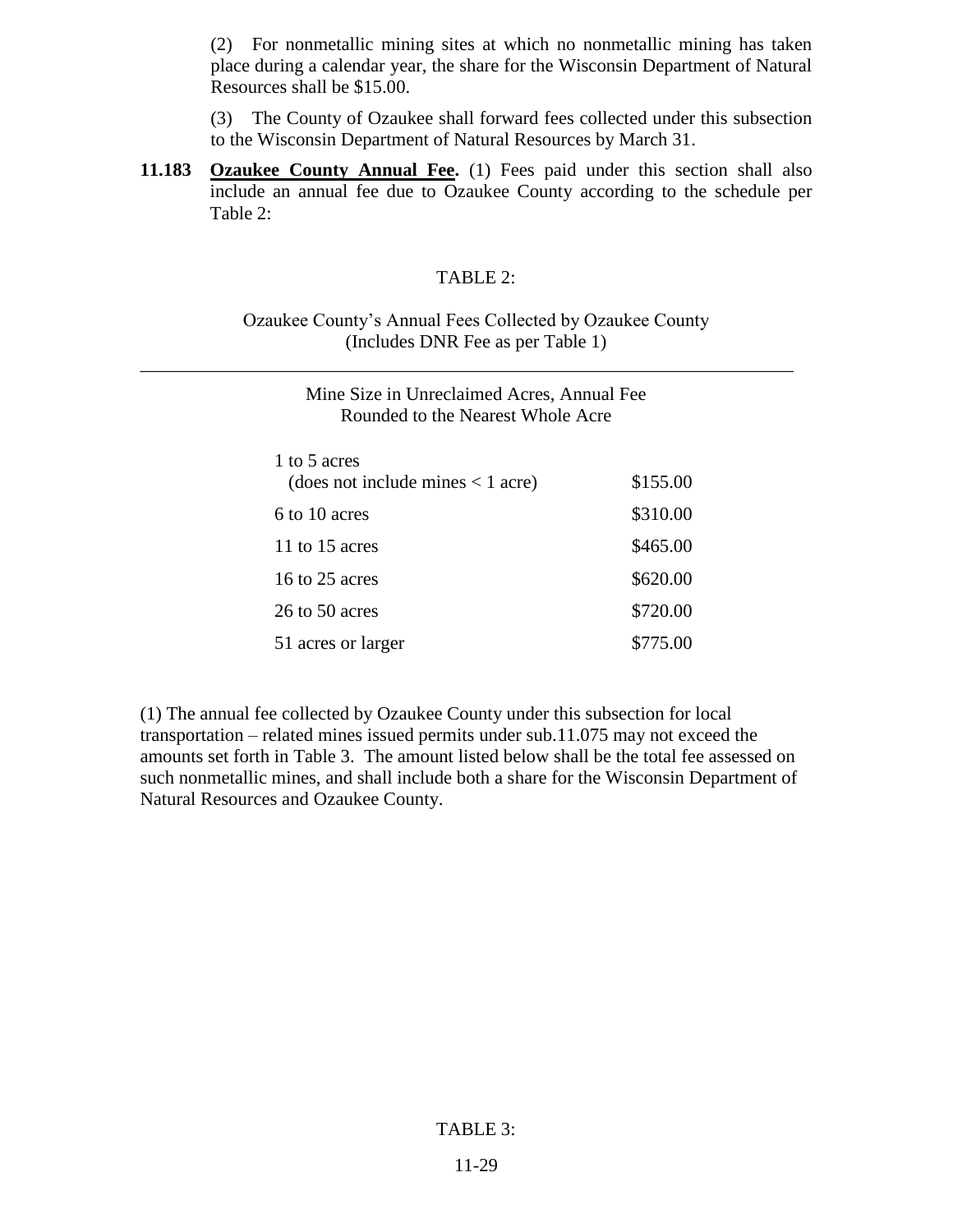\_\_\_\_\_\_\_\_\_\_\_\_\_\_\_\_\_\_\_\_\_\_\_\_\_\_\_\_\_\_\_\_\_\_\_\_\_\_\_\_\_\_\_\_\_\_\_\_\_\_\_\_\_\_\_\_\_\_\_\_\_\_\_\_\_\_\_\_\_\_

\_\_\_\_\_\_\_\_\_\_\_\_\_\_\_\_\_\_\_\_\_\_\_\_\_\_\_\_\_\_\_\_\_\_\_\_\_\_\_\_\_\_\_\_\_\_\_\_\_\_\_\_\_\_\_\_\_\_\_\_\_\_\_\_\_\_\_\_\_\_

### Mine Size in Unreclaimed Acres, Annual Fee Rounded to the Nearest Whole Acre

| 1 to 5 acres<br>(does not include mines < 1 acre) | \$175.00 |
|---------------------------------------------------|----------|
| 6 to 10 acres                                     | \$350.00 |
| 11 to 15 acres                                    | \$525.00 |
| 16 to 25 acres                                    | \$700.00 |
| 26 to 50 acres                                    | \$810.00 |
| 51 acres or larger                                | \$870.00 |

- **11.184 Reduced Fee for Inactive Mines.** Any site on which no nonmetallic mining activity has taken place in a calendar year shall be assessed a one hundred (\$100) fee per 5 acres.
- **11.185 Documentation of Ozaukee County's Share of Fee.** Ozaukee County shall document in writing its estimated program costs and the need for fee established in subsection 11.183 on or before June 1, 2001. This documentation shall be available for public inspection at Administration Center, P.O. Box 994, 121 West Main Street, Port Washington, Wisconsin 53074-0994.

#### **11.19 REGULATORY REPORTING AND DOCUMENTATION.**

- **11.191 Reporting**. The County of Ozaukee shall send an annual report to the Wisconsin Department of Natural Resources by March 31, for the previous calendar year. The reports shall include the following information for the previous year's nonmetallic mining reclamation program:
	- (1) The total number of nonmetallic mining reclamation permits in effect.

(2) The number of new permits issued within the jurisdiction of Ozaukee County.

(3) The number of acres approved for nonmetallic mining and the number of acres newly approved in the previous year.

(4) The number of acres being mined.

(5) The number of acres that have been reclaimed and have had financial assurance released pursuant to subsection 11.051 (7).

(6) The number of acres that are reclaimed and awaiting release from the financial assurance requirements of this subchapter pursuant to subsection 11.201 and 11.202.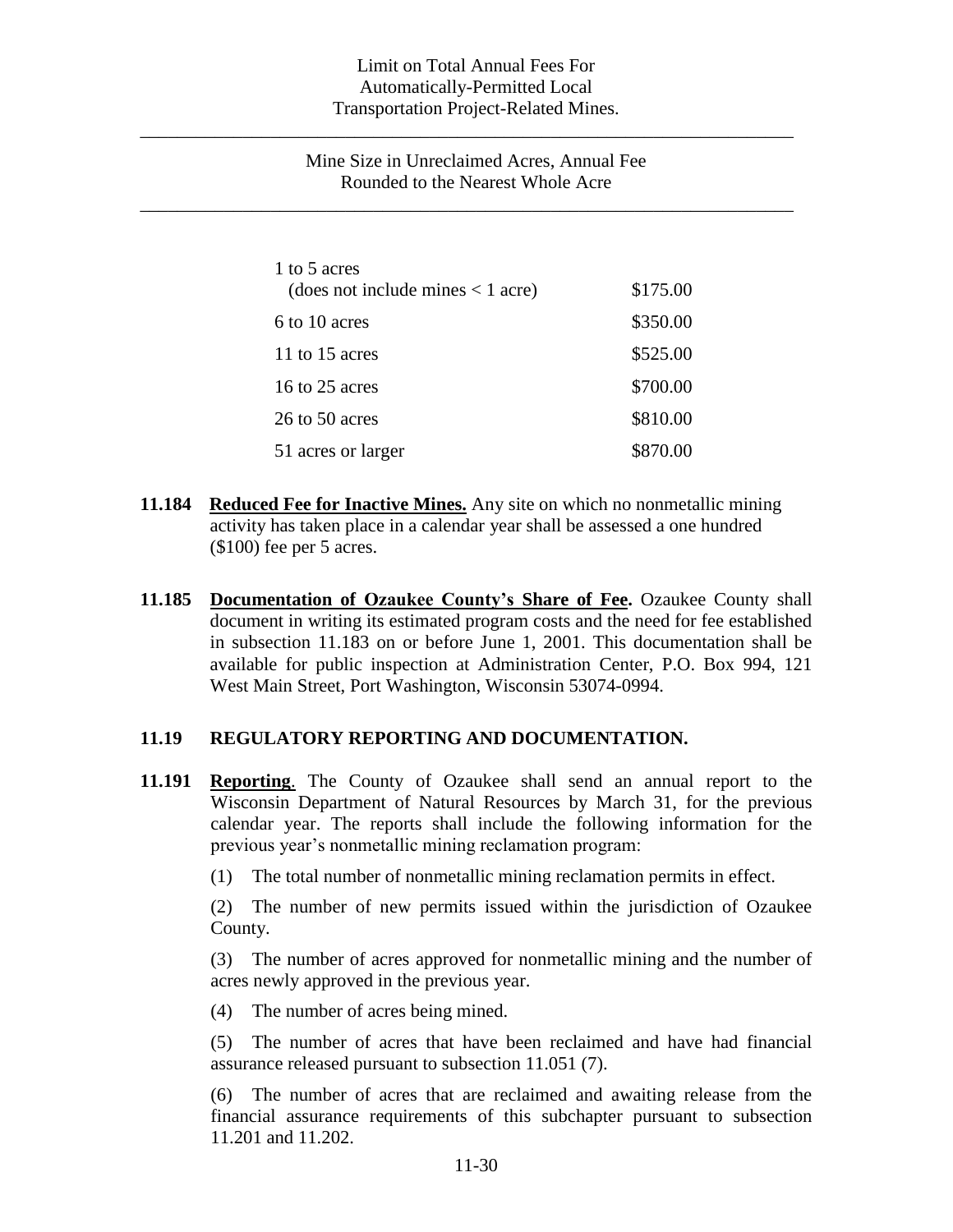(7) The number and nature of alternative requirements granted, permit modifications, violations, public hearings, enforcement actions, penalties that have been assessed and bond or financial assurance forfeitures.

**11.192 Documentation**. The County of Ozaukee shall, to the best of its ability, maintain the information set forth below, and make it available to the Wisconsin Department of Natural Resources for that agency's audit of Ozaukee County's reclamation program pursuant to Chapter NR 135, Wisconsin Administrative Code:

> (1) Documentation of compliance with Chapter NR 135, Wisconsin Administrative Code and this chapter.

> (2) The procedures employed by the County of Ozaukee regarding reclamation plan review, and the issuance and modification of permits.

(3) The methods for review of annual reports received from operators.

(4) The method and effectiveness of fee collection.

(5) Procedures to accurately forward the Wisconsin Department of Natural Resources' portion of collected fees in a timely fashion.

(6) Methods for conducting on-site compliance inspections and attendant reports, records and enforcement actions.

(7) Responses to citizen complaints.

(8) The method of and accuracy in determining the amount of the financial assurance obtained from the operator to guarantee reclamation performance.

(9) The maintenance and availability of records.

(10) The number and type of approvals for alternative requirements issued pursuant to Section 11.09.

(11) The method of determining the success of reclamation in meeting the criteria contained in the reclamation plan and subsequently releasing the financial assurance pursuant to subsection 11.051 (7).

(12) Any changes in local regulations, ordinances, funding and staffing mechanisms or any other factor which might affect the ability of Ozaukee County to implement its nonmetallic mining reclamation program under this chapter.

(13) The amount of fees collected in comparison to the amount of money actually expended for nonmetallic mining reclamation program administration.

(14) Any other performance criterion necessary to ascertain compliance with Chapter NR 135, Wisconsin Administrative Code.

## **11.20 COMPLETED RECLAMATION - REPORTING, CERTIFICATION AND EFFECT**

**11.201 Reporting.** The operator of a nonmetallic mining site may certify completion of reclamation for a portion or all of the nonmetallic mining site pursuant to a reclamation plan prepared and approved pursuant to this chapter and Chapter NR 135, Wisconsin Administrative Code. Certification requests shall be submitted to the Ozaukee County Department of Land and Water Management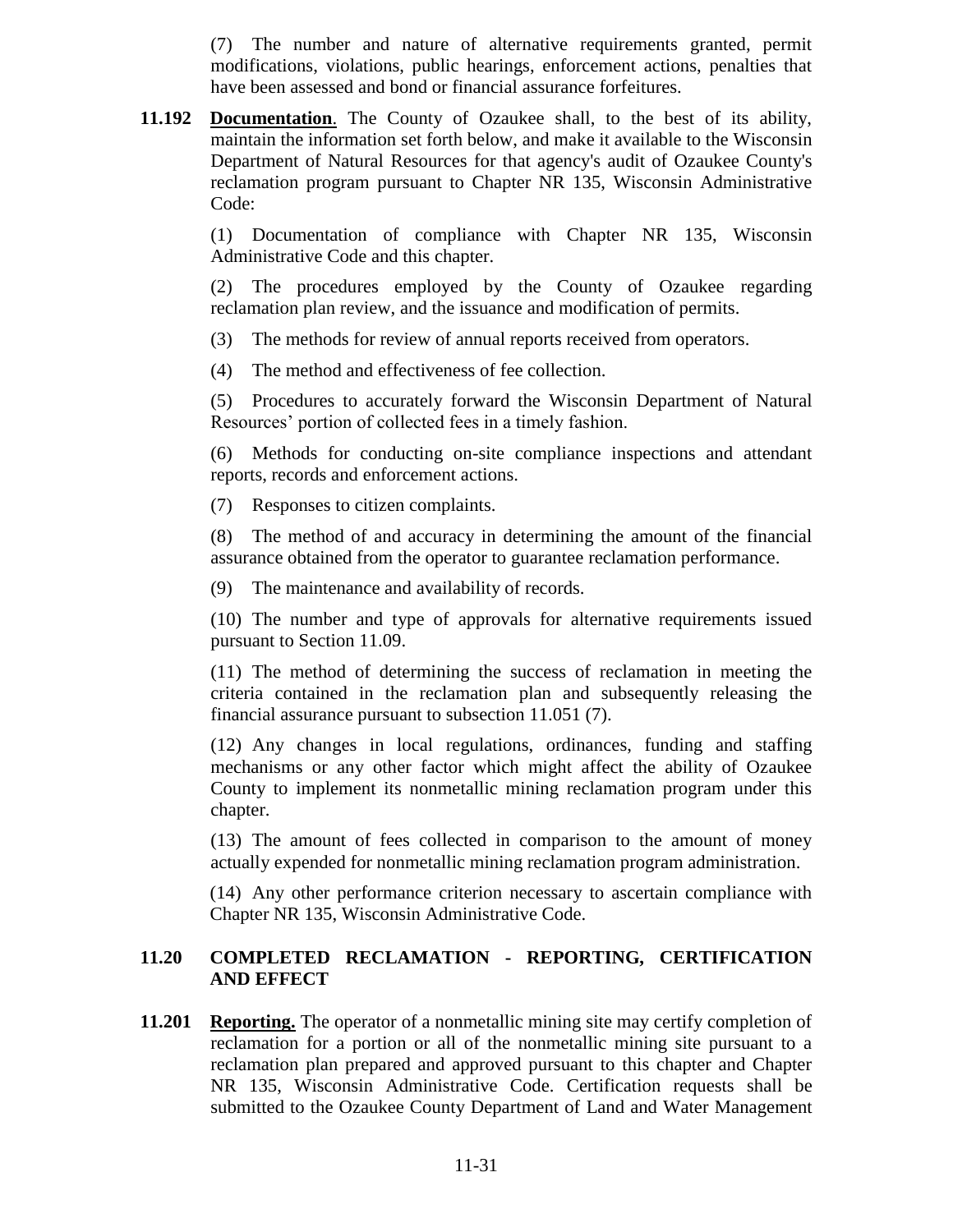located at Administration Center, P.O. Box 994, 121 West Main Street, Port Washington, Wisconsin 53074-0994.

- **11.202 Reporting of Interim Reclamation.** The operator of a nonmetallic mining site may report completion of interim reclamation as specified in the reclamation plan for the site prepared and approved pursuant to this chapter and Chapter NR 135, Wisconsin Administrative Code. Reporting of interim reclamation shall be done according to the procedures in subsection 11.201.
- **11.203 Certification of Completed Reclamation**. The County of Ozaukee shall inspect a nonmetallic mining site for which reporting of reclamation or interim reclamation has been submitted pursuant to this subsection within 60 days of receipt, and make a determination in writing in accordance with subsection 11.051 (7)(c). If it is determined that interim or final reclamation is complete, including revegetation as specified in a reclamation plan that conforms with Section 11.04, Ozaukee County shall issue the mine operator a written certificate of completion.
- **11.204 Effect of Completed Reclamation**. If reclamation is certified by Ozaukee County as complete under subsection 11.203 for part or all of a nonmetallic mining site, then:
	- (1) No fee shall be assessed under Section 11.18 for the area so certified.

(2) The financial assurance required by Section 11.05 shall be released or appropriately reduced in the case of completion of reclamation for a portion of the mining site.

(3) For sites which are reported as interim reclaimed under subsection 11.202 and so certified under subsection 11.203, financial assurance for reclaiming the certified area shall be reduced by 50% from the specified amount.

- **11.205 Effect of Inaction Following Report of Completed Reclamation**. If no written response as required by subsection 11.203 for an area of the mine site reported as reclaimed or interim reclaimed is given within 60 days of receiving such request, any annual fee paid to the County of Ozaukee for it under Section 11.18 shall be refunded.
- **11.21 PERMIT TERMINATION**. When all final reclamation required by a reclamation plan conforming to Section 11.04 and required by this chapter is certified as complete pursuant to subsection 11.051 (7) and 11.203, Ozaukee County shall issue a written statement to the operator of the nonmetallic mining site, thereby terminating the reclamation permit.

## **11.22 ENFORCEMENT**

**11.221 Right of Entry and Inspection**. For the purpose of ascertaining compliance with the provisions of Subchapter I of Chapter 295, Wisconsin Statutes, Chapter NR 135, Wisconsin Administrative Code, or this chapter, any authorized officer, agent, employee or representative of the County of Ozaukee may inspect any nonmetallic mining site subject to this chapter as provided below:

> (1) No person may refuse entry or access onto a nonmetallic mining site of a duly authorized officer, employee or agent of Ozaukee County or the Wisconsin Department of Natural Resources who presents appropriate credentials to inspect the site for compliance with the nonmetallic mining reclamation permit,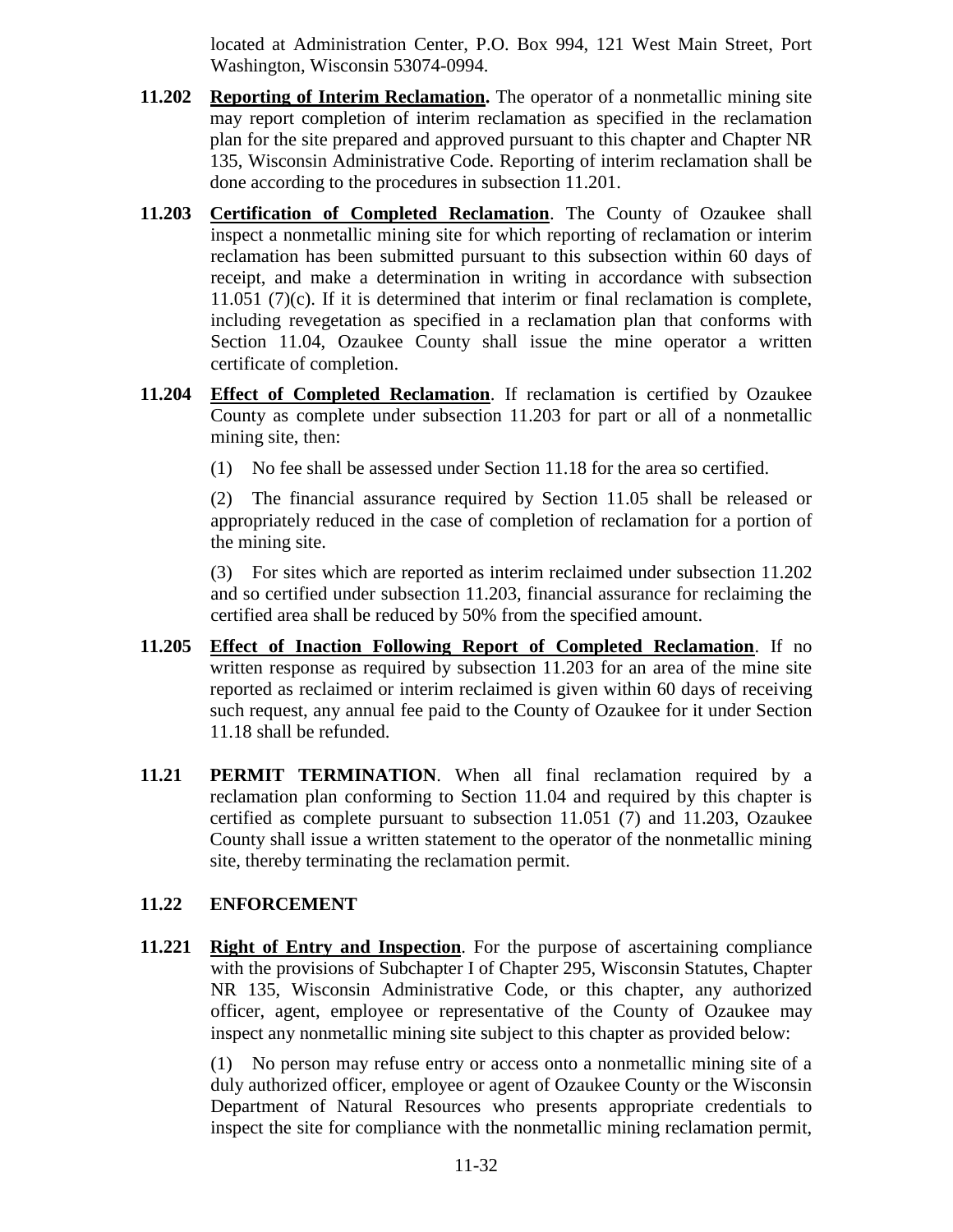this chapter, Chapter NR 135, Wisconsin Administrative Code or subchapter I of Chapter 295, Wisconsin Statutes,

(2) Any person who enters the site under this right of inspection shall obtain training and provide their own safety equipment needed to comply with any federal, state or local laws or regulations controlling persons on the nonmetallic mining site.

## **11.23 ORDERS**

- **11.231 Enforcement Orders**. The County of Ozaukee may issue orders as set forth in Section 295.19 (1)(a), Wisconsin Statutes, to enforce Subchapter I of Chapter 295, Wisconsin Statutes, Chapter NR 135, Wisconsin Administrative Code, this chapter, a permit issued pursuant to this chapter or a reclamation plan required by Section 11.04 and a permit issued under this chapter. A violation of this chapter, an order or permit issued pursuant to this chapter or a reclamation plan required by Section 11.04 and a permit issued under this chapter shall be considered a violation of Subchapter I of Chapter 295, Wisconsin Statutes and Chapter NR 135, Wisconsin Administrative Code.
- **11.232 Special Orders**. The County of Ozaukee may issue a special order as set forth in Sections 295.19 (1)(b) and (c), Wisconsin Statutes suspending or revoking a nonmetallic mining reclamation permit pursuant to Section 11.15 or directing an operator to immediately cease an activity regulated under Subchapter I of Chapter 295, Wisconsin Statutes, Chapter NR 135, Wisconsin Administrative Code or this chapter until the necessary plan approval is obtained.
- **11.233 Review of Orders**. A person holding a reclamation permit who is subject to an order pursuant this section shall have the right to review the order in a contested case hearing under Section 68.11, Wisconsin Statutes, notwithstanding the provisions of Sections 68.001, 68.03 (8) and (9), 68.06 and 68.10 (1) (b), Wisconsin Statutes,
- **11.234 Enforcement**. The County of Ozaukee may submit any order issued under Section 11.23 to abate violations of this chapter to a district attorney, corporation counsel, municipal attorney or the attorney general for enforcement. The district attorney, corporation counsel, municipal attorney or the attorney general may enforce those orders.
- **11.24 PENALTIES**. Any violation of Subchapter I of Chapter 295, Wisconsin Statutes, Chapter NR 135, Wisconsin Administrative Code, this chapter, a permit issued pursuant to this chapter or a reclamation plan required by Section 11.04 and a permit issued under this chapter may result in forfeitures as provided in Section 295.19 (3), Wisconsin Statutes, as follows:

(1) Any person who violates Chapter NR 135, Wisconsin Administrative Code or an order issued under Section 11.23 may be required to forfeit not less than \$25 nor more than \$1,000 for each violation. Each day of continued violation is a separate offense. While an order issued under Section 11.23 is suspended, stayed or enjoined, this penalty does not accrue.

**(2)** Except for the violations referred to in subsection (1), any person who violates subchapter I of Chapter 295, Wisconsin Statutes, Chapter NR 135, Wisconsin Administrative Code, any reclamation plan approved pursuant to this chapter or an order issued pursuant to Section 11.23 shall forfeit not less than